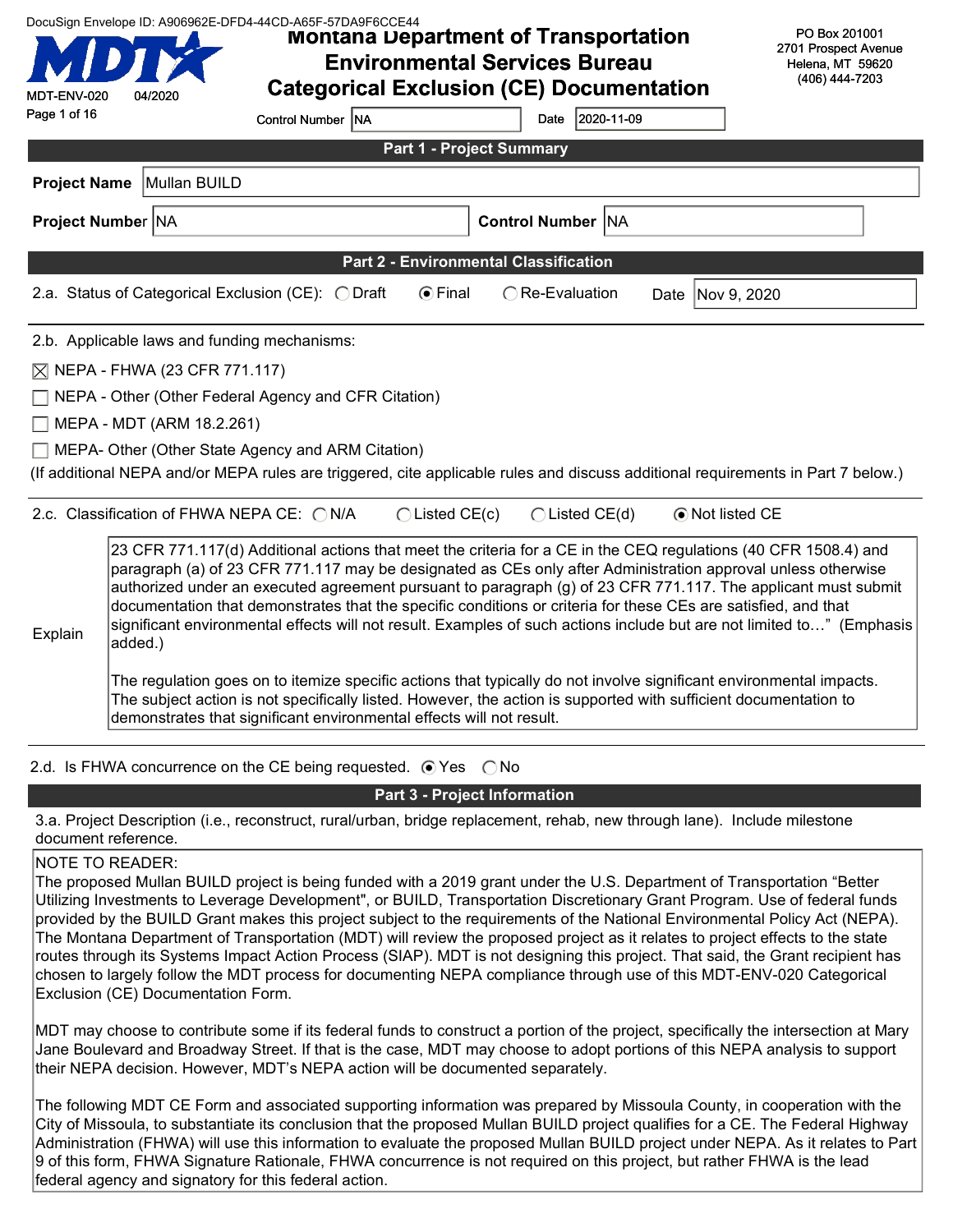

## Montana Department of Transportation Environmental Services Bureau Categorical Exclusion (CE) Documentation

See Part 8, FHWA Comments, in this form for additional details for certain resource categories, especially for sections of this form that require additional information where no space is provided .

#### PROJECT DESCRIPTION:

The proposed project would construct a portion of the transportation and bicycle and pedestrian improvements as identified in the 2019 Missoula County Federal BUILD Transportation Discretionary Grant application. The proposed project involves constructing approximately 1.6 miles of new major collector roads that would extend the existing Mary Jane Boulevard, George Elmer Drive, and England Boulevard and complete a currently disconnected grid network by extending the roadways to connect with Reserve Street (US-93) to the east, Mullan Road (Secondary Highway 263) to the south, and West Broadway Street (US Highway 10) to the north. The proposed project also includes construction of the Flynn Lane Trail along Flynn Lane.

In 2019, Missoula County, in partnership with the City of Missoula, was awarded \$13 million in funding from the BUILD program. The \$13 million awarded fell short of the \$23.2 million requested from the 2019 Federal BUILD program grant application. As a result of partial funding, the entire project cannot be constructed using Federal dollars as originally proposed in the 2019 grant application. An evaluation committee, comprised of members of the Missoula County Commission, Missoula City Council, Missoula Building Industry Association, Missoula Organization of Realtors, Missoula Chamber of Commerce, and the public works directors for both the City and County, ranked overall project elements based on evaluation criteria following an establish prioritization process. Two prerequisite criteria were established in the process requiring that the project elements needed to have: (1) Independent Utility/Logical Termini: project elements must be usable and functional, independent of other projects or improvements, in order to provide value to the public; and (2) Right-of-Way Availability: project elements must have adequate public right-of-way, or satisfactory evidence that the public right-of-way is in the process of being established. The project elements were further evaluated based on criteria related to safety, traffic congestion, access to land for economic development, transportation choice, and environmental/regulatory approvals. More information on the prioritization process and overall project can be found on the project website (www.mullanbuild.com).

Based on the evaluation results, the following five project elements were selected as providing the greatest public benefit and are therefore the proposed scope of the federal project evaluated under NEPA.

 1. Mary Jane Boulevard South: This element includes a new street between Mullan Road extending north to the existing southern terminus of Mary Jane Boulevard at Melrose Place. It includes a new recommended single-lane roundabout intersection with Mullan Road that will be designed for future expansion to a multi-lane roundabout.

 2. Mary Jane Boulevard North: This element includes a new street between West Broadway Street extending south to the existing northern terminus of Mary Jane Boulevard at Camden Street. It includes a new signalized intersection with West Broadway Street. Improvements are also proposed along the existing Mary Jane Boulevard that include a new single-lane roundabout intersection at England Boulevard and new striping. As a side note, the new signalized intersection at Mary Jane Boulevard and West Broadway Street will be funded by MDT using Highway Safety Improvement Program (HSIP) funds.

 3. George Elmer South: This element includes improvements (i.e., sidewalks, bike lanes, landscaping) to the existing George Elmer Drive from Mullan Road extending north to its terminus at Pius Way. It includes an intersection upgrade at its connection to Mullan Road and constructs a new road from Pius Way to the proposed England Boulevard extension. The existing intersection at Mullan Road and George Elmer Drive would be reconstructed to include a new recommended single-lane roundabout intersection that will be designed for future expansion to a multi-lane roundabout. The intersection of George Elmer Drive and England Boulevard would be a single-lane roundabout.

 4. England Boulevard: This element includes a new street from the existing western terminus of England Boulevard at Flynn Lane to the proposed intersection of George Elmer Drive. A single-lane roundabout would be constructed at the intersection of England Boulevard and Mary Jane Boulevard, as previously described above.

 5. Flynn Lane Trail: This element includes a new trail on the west side of Flynn Lane. The trail will connect to the existing trail system at Hellgate Elementary School (at Chelsea Drive) and parallel Flynn Lane on its west side and extend north to Camden Street. The Flynn Lane Trail would be constructed within existing right-of-way and would provide a connection to bike lanes on Mary Jane Boulevard via ADA-accessible ramp improvements on Camden Street. In addition to this trail, the project will incorporate other bike/pedestrian improvements throughout the project that include high visibility green pavement markings at crossing locations and rectangular rapid flashing beacons at trail crossing locations.

In general, the typical roadway sections were designed in coordination with the Mullan Area Master Plan and include 6-foot sidewalks, 7-foot boulevards, 6-foot bike lanes with 3-foot buffer, 8-foot parking lanes, and 10-foot travel lanes. The typical roadway width is 36 feet and the total typical section width is 80 feet. The project will include new proposed water distribution, wastewater collection, and storm water utilities, which will serve as the backbone for the project area. All new proposed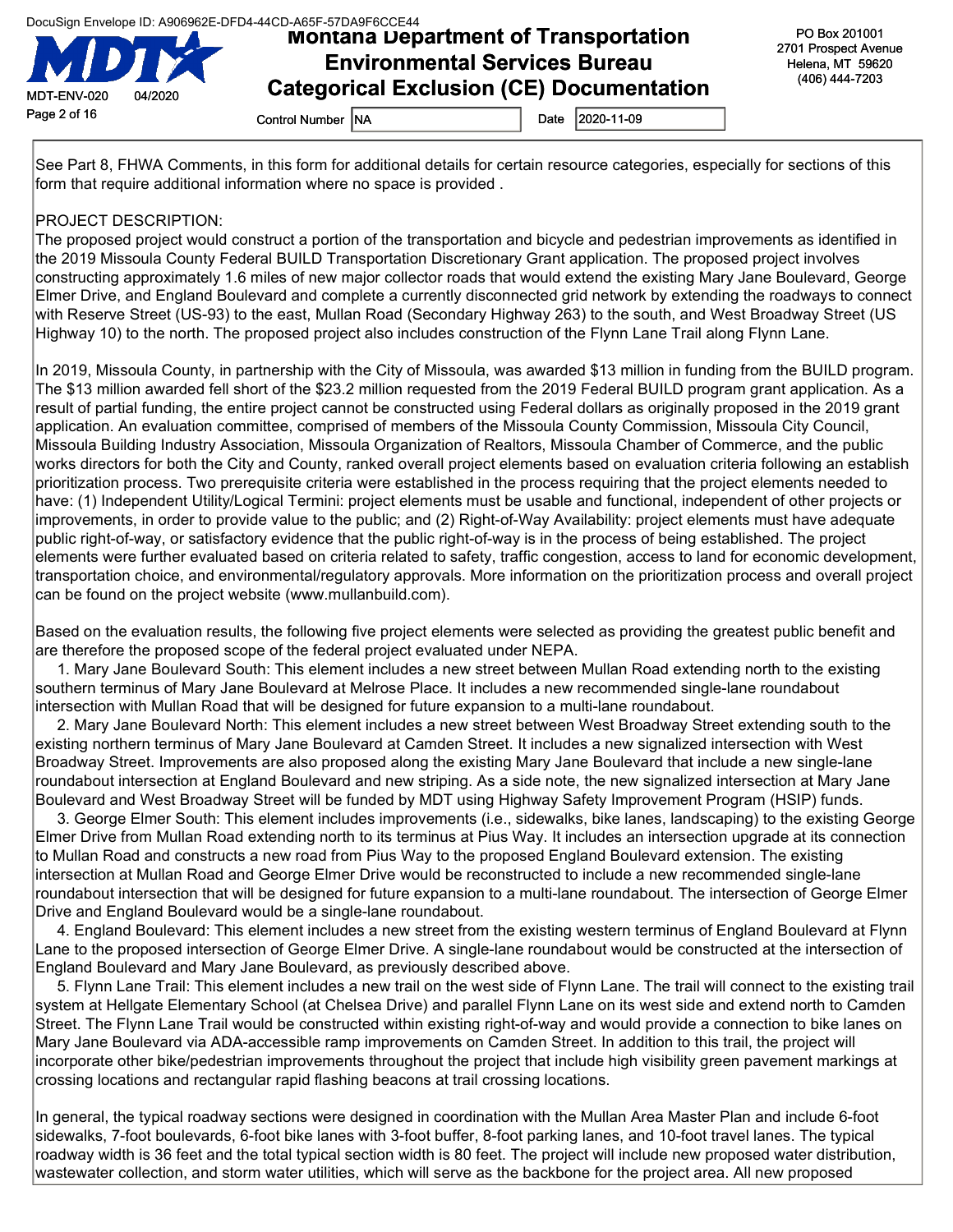|  |  | DocuSign Envelope ID: A906962E-DFD4-44CD-A65F-57DA9F6CCE44 |
|--|--|------------------------------------------------------------|
|  |  |                                                            |
|  |  |                                                            |

DocuSign Envelope ID: A906962E-DFD4-44CD-A65F-57DA9F6CCE44<br>**Montana Department of Transportation** Environmental Services Bureau Categorical Exclusion (CE) Documentation

PO Box 201001 2701 Prospect Avenue Helena, MT 59620 (406) 444-7203

Page 3 of 16 Control Number NA Date 2020-11-09

MDT-ENV-020 04/2020

infrastructure will be located within the roadway right-of-way and will tie into existing utility infrastructure. Proposed wastewater collection infrastructure includes new proposed gravity sewer lines that will be constructed along most, but not all, of the planned street improvements and will tie into existing wastewater infrastructure. The majority of proposed roads would be constructed within existing rights-of-way or easements. Approximately 4 acres of new right-of-way is required for the proposed Mary Jane Boulevard South extension. Acquisition on new right-of-way will not be significant and will meet the requirements in 23 CFR 771.117(a).

Additional information, analyses, and technical reports have been completed for the project and are provided as appendices to this environmental document, as follows: Appendix A: ISA Form, Air Quality Analyses, and Agency Coordination; Appendix B: Scope of Work Document (October 30, 2020); Appendix C: Indirect and Cumulative Analysis (November 9, 2020); Appendix D: Noise Analysis Report (September 4, 2020); Appendix E: Biological Assessment (July 30, 2020); Appendix F: Aquatic Resources Report (October 8, 2020); and Appendix G: Cultural Resources Inventory Report (September 2020).

 $\odot$  Yes  $\odot$  No Horizontal alignment shift?

| Describe | The proposed project will include new roadways on new horizontal alignments. The proposed project will not<br>involve horizontal shifts to existing alignments. The proposed project will include improvements to the existing<br>George Elmer Drive and Mary Jane Boulevard; however, the existing horizontal alignment will be maintained to<br>these alignments. |
|----------|---------------------------------------------------------------------------------------------------------------------------------------------------------------------------------------------------------------------------------------------------------------------------------------------------------------------------------------------------------------------|
|----------|---------------------------------------------------------------------------------------------------------------------------------------------------------------------------------------------------------------------------------------------------------------------------------------------------------------------------------------------------------------------|

 $\odot$  Yes  $\odot$  No Vertical alignment shift?

| Describe | The proposed project will include new roadways on new vertical alignments. The proposed project will include<br>improvements to the existing George Elmer Drive; however, the existing vertical alignment will be maintained to |
|----------|---------------------------------------------------------------------------------------------------------------------------------------------------------------------------------------------------------------------------------|
|          | the extent possible.                                                                                                                                                                                                            |

G Yes  $\bigcirc$  No Does the project result in capacity expansion of a roadway by addition of one or more through lanes?

Describe Although the proposed project does not add capacity to existing roadways, it would increase capacity by adding approximately 1.6 miles of new major collector roads that connect the existing Mary Jane Boulevard, George Elmer Drive, and England Boulevard to Reserve Street (US-93) to the east, Mullan Road (Secondary Highway 263) to the south, and West Broadway Street (US Highway 10) to the north. The proposed project would construct what are considered federal-aid highways per definition found at 23 CFR 470.103 and would meet the definition of a Type I project per 23 CFR 772.

If the project results in capacity expansion of a roadway by addition of one or more through lanes, FHWA signature is required.

3.b. Project Location Description (include beginning and ending RPs; Section, Township, Range, County, town/nearest town.

The project area is located at the western edge of Missoula, Montana and is partially located within the City of Missoula limits. The project area is generally bound by West Broadway Street to the north, Reserve Street to the east, Mullan Road to the south, and Grant Creek and Missoula International Airport to the west. The study area is located within portions of Sections 6, 7, and 18 of Township 13 North, Range 19 West and Sections 10, 11, 12, and 13 of Township 13 North, Range 20 West in Missoula County. The proposed project location is within the Missoula Carbon Monoxide (CO) Maintenance Area. The proposed project is not located within the PM-10 Maintenance Area, which was reclassified from Non-Attainment status effective June 24, 2019. The project area is also partially within the Missoula MS4 urbanized area boundary.

3.c. Have the local officials (city and/or county) been consulted on the project? Explain below.

Yes, the City of Missoula and Missoula County are project proponents and recipients to the federal BUILD grant. Local officials from City of Missoula and Missoula County (City/County) have been involved in the project since its inception, jointly developed the 2019 grant application, and continue to be involved in the design and implementation of the project. An advisory committee has been established that includes local officials from the City/County.

3.d. Are relevant local planning documents available?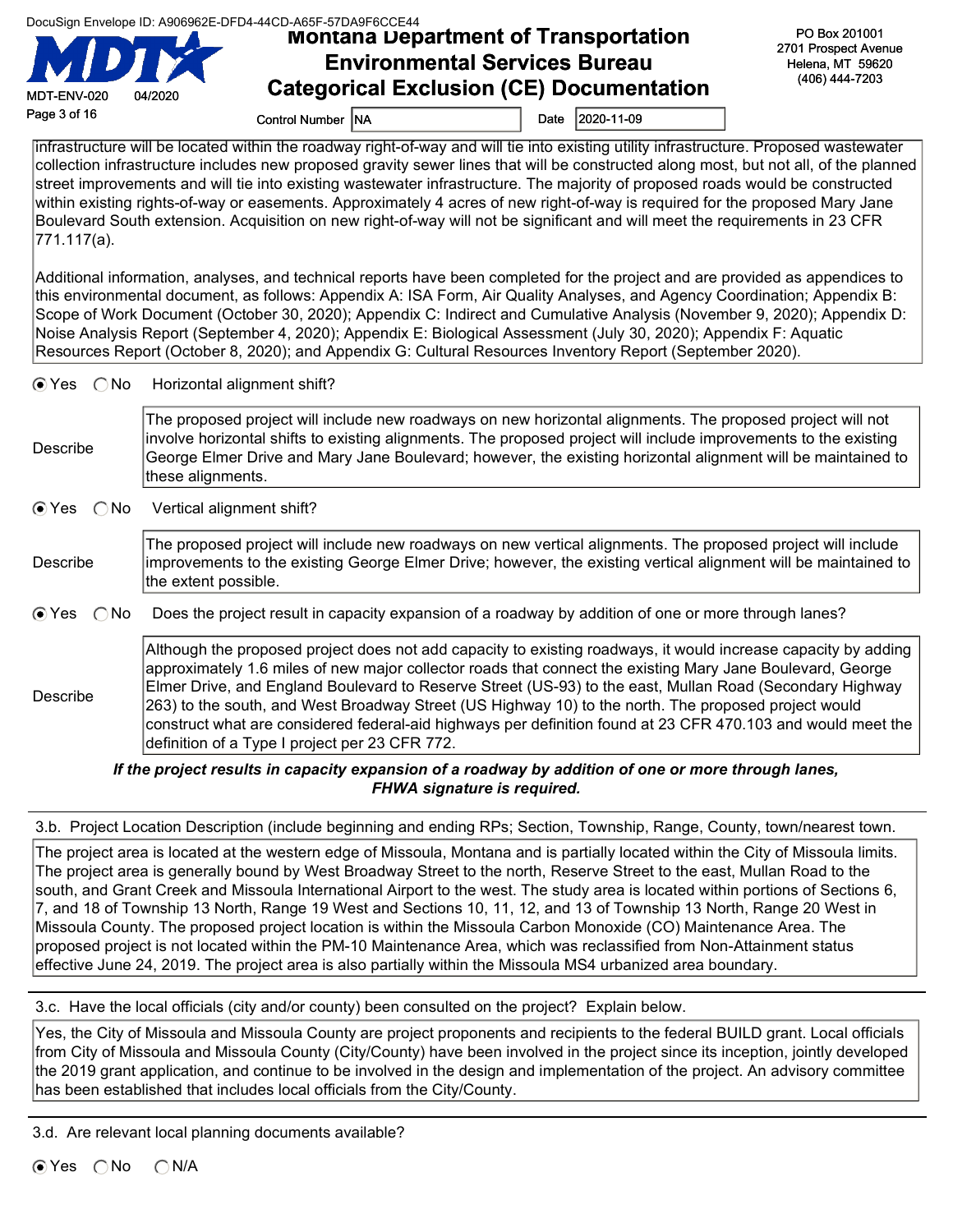| DocuSign Envelope ID: A906962E-DFD4-44CD-A65F-57DA9F6CCE44<br><b>Montana Department of Transportation</b><br><b>Environmental Services Bureau</b><br><b>Categorical Exclusion (CE) Documentation</b><br>MDT-ENV-020<br>04/2020<br>Page 4 of 16 |                                                                                                                                                                                                                                                                                                                                                                                                                                                                                                                                                                                                                                                                                                                                                                                                                                                                                                                                                                                                                                                                                                                             |             |             |                                                                                                                                                                        |                         |                      | PO Box 201001<br>2701 Prospect Avenue<br>Helena, MT 59620<br>(406) 444-7203 |  |
|------------------------------------------------------------------------------------------------------------------------------------------------------------------------------------------------------------------------------------------------|-----------------------------------------------------------------------------------------------------------------------------------------------------------------------------------------------------------------------------------------------------------------------------------------------------------------------------------------------------------------------------------------------------------------------------------------------------------------------------------------------------------------------------------------------------------------------------------------------------------------------------------------------------------------------------------------------------------------------------------------------------------------------------------------------------------------------------------------------------------------------------------------------------------------------------------------------------------------------------------------------------------------------------------------------------------------------------------------------------------------------------|-------------|-------------|------------------------------------------------------------------------------------------------------------------------------------------------------------------------|-------------------------|----------------------|-----------------------------------------------------------------------------|--|
|                                                                                                                                                                                                                                                |                                                                                                                                                                                                                                                                                                                                                                                                                                                                                                                                                                                                                                                                                                                                                                                                                                                                                                                                                                                                                                                                                                                             |             |             | Control Number NA                                                                                                                                                      | Date                    | 2020-11-09           |                                                                             |  |
|                                                                                                                                                                                                                                                |                                                                                                                                                                                                                                                                                                                                                                                                                                                                                                                                                                                                                                                                                                                                                                                                                                                                                                                                                                                                                                                                                                                             |             |             | If yes, see below, select one of the following:                                                                                                                        |                         |                      |                                                                             |  |
|                                                                                                                                                                                                                                                |                                                                                                                                                                                                                                                                                                                                                                                                                                                                                                                                                                                                                                                                                                                                                                                                                                                                                                                                                                                                                                                                                                                             |             |             | $\boxtimes$ A copy of the plan is on file. The proposed project is consistent with the plan.                                                                           |                         |                      |                                                                             |  |
|                                                                                                                                                                                                                                                |                                                                                                                                                                                                                                                                                                                                                                                                                                                                                                                                                                                                                                                                                                                                                                                                                                                                                                                                                                                                                                                                                                                             |             |             | A copy of the plan is on file. The proposed project is not consistent with the plan. Additional documentation is attached.                                             |                         |                      |                                                                             |  |
| 3.e. Right-of-Way                                                                                                                                                                                                                              |                                                                                                                                                                                                                                                                                                                                                                                                                                                                                                                                                                                                                                                                                                                                                                                                                                                                                                                                                                                                                                                                                                                             |             |             |                                                                                                                                                                        |                         |                      |                                                                             |  |
| $\odot$ Yes                                                                                                                                                                                                                                    | $\bigcirc$ No                                                                                                                                                                                                                                                                                                                                                                                                                                                                                                                                                                                                                                                                                                                                                                                                                                                                                                                                                                                                                                                                                                               |             |             | Will acquisition of right-of-way be required?                                                                                                                          |                         |                      |                                                                             |  |
| $\odot$ Yes                                                                                                                                                                                                                                    | $\bigcirc$ No                                                                                                                                                                                                                                                                                                                                                                                                                                                                                                                                                                                                                                                                                                                                                                                                                                                                                                                                                                                                                                                                                                               |             |             | Will construction permits or temporary easements be required?                                                                                                          |                         |                      |                                                                             |  |
|                                                                                                                                                                                                                                                |                                                                                                                                                                                                                                                                                                                                                                                                                                                                                                                                                                                                                                                                                                                                                                                                                                                                                                                                                                                                                                                                                                                             |             |             | Part 4 - Municipal Separate Storm Sewer System (MS4) Issues<br>(See Storm Water Management Plan and Environmental Manual Chapter 46)                                   |                         |                      |                                                                             |  |
| $\odot$ Yes                                                                                                                                                                                                                                    | $\bigcirc$ No                                                                                                                                                                                                                                                                                                                                                                                                                                                                                                                                                                                                                                                                                                                                                                                                                                                                                                                                                                                                                                                                                                               |             |             | ◯ TBD Is the project within a regulated MS4 Area?                                                                                                                      |                         |                      |                                                                             |  |
| Yes (Area)                                                                                                                                                                                                                                     |                                                                                                                                                                                                                                                                                                                                                                                                                                                                                                                                                                                                                                                                                                                                                                                                                                                                                                                                                                                                                                                                                                                             | Missoula    |             | A Low Impact Development (LID) Practice analysis will be conducted an documented in the<br>file. Coordination with local MS4 coordinator will occur and be documented. |                         |                      |                                                                             |  |
|                                                                                                                                                                                                                                                |                                                                                                                                                                                                                                                                                                                                                                                                                                                                                                                                                                                                                                                                                                                                                                                                                                                                                                                                                                                                                                                                                                                             |             |             | Part 5 - Permits and Approvals (Environmental Manual Chapter 29)                                                                                                       |                         |                      |                                                                             |  |
| <b>Yes</b>                                                                                                                                                                                                                                     | <b>No</b>                                                                                                                                                                                                                                                                                                                                                                                                                                                                                                                                                                                                                                                                                                                                                                                                                                                                                                                                                                                                                                                                                                                   | <b>TBD</b>  |             | <b>Permit or Approval</b>                                                                                                                                              |                         | <b>Describe</b>      |                                                                             |  |
| $\boxtimes$                                                                                                                                                                                                                                    | $\Box$                                                                                                                                                                                                                                                                                                                                                                                                                                                                                                                                                                                                                                                                                                                                                                                                                                                                                                                                                                                                                                                                                                                      |             |             | US Army Corps of Engineers                                                                                                                                             | $\boxtimes$ CWA Sec 404 | Section 10           | See Notes below.                                                            |  |
|                                                                                                                                                                                                                                                |                                                                                                                                                                                                                                                                                                                                                                                                                                                                                                                                                                                                                                                                                                                                                                                                                                                                                                                                                                                                                                                                                                                             |             |             | <b>Exempt Activity</b>                                                                                                                                                 |                         |                      |                                                                             |  |
|                                                                                                                                                                                                                                                |                                                                                                                                                                                                                                                                                                                                                                                                                                                                                                                                                                                                                                                                                                                                                                                                                                                                                                                                                                                                                                                                                                                             |             |             | <b>Non-Notification Nationwide</b>                                                                                                                                     |                         |                      |                                                                             |  |
|                                                                                                                                                                                                                                                |                                                                                                                                                                                                                                                                                                                                                                                                                                                                                                                                                                                                                                                                                                                                                                                                                                                                                                                                                                                                                                                                                                                             |             | $\boxtimes$ | Notification Nationwide Type                                                                                                                                           |                         | Nationwide Permit 14 |                                                                             |  |
|                                                                                                                                                                                                                                                |                                                                                                                                                                                                                                                                                                                                                                                                                                                                                                                                                                                                                                                                                                                                                                                                                                                                                                                                                                                                                                                                                                                             |             |             | Individual Permit (If individual permit is required, the PA threshold is<br>exceeded, FHWA must concur with PE finding for federally funded project                    |                         |                      |                                                                             |  |
|                                                                                                                                                                                                                                                |                                                                                                                                                                                                                                                                                                                                                                                                                                                                                                                                                                                                                                                                                                                                                                                                                                                                                                                                                                                                                                                                                                                             | $\boxtimes$ |             | CW 401 Certification Authority<br>$\boxtimes$ DEQ                                                                                                                      |                         | <b>EPA</b>           | <b>Tribal Govt</b>                                                          |  |
|                                                                                                                                                                                                                                                | $\boxtimes$                                                                                                                                                                                                                                                                                                                                                                                                                                                                                                                                                                                                                                                                                                                                                                                                                                                                                                                                                                                                                                                                                                                 |             |             | Individual 401 Certification                                                                                                                                           |                         |                      |                                                                             |  |
|                                                                                                                                                                                                                                                | $\boxtimes$                                                                                                                                                                                                                                                                                                                                                                                                                                                                                                                                                                                                                                                                                                                                                                                                                                                                                                                                                                                                                                                                                                                 |             |             | <b>ALCO</b><br><b>Tribal Permit for Aquatic Resources</b>                                                                                                              |                         | <b>ALPO</b>          |                                                                             |  |
|                                                                                                                                                                                                                                                | $\boxtimes$                                                                                                                                                                                                                                                                                                                                                                                                                                                                                                                                                                                                                                                                                                                                                                                                                                                                                                                                                                                                                                                                                                                 | $\Box$      |             | Stream Protection Act - SPA 124                                                                                                                                        |                         |                      |                                                                             |  |
|                                                                                                                                                                                                                                                | The proposed project requires roadway crossings of two irrigation ditches: Mary Jane Boulevard near<br>its intersection with Mullan Road will cross the Flynn-Lowney Ditch and England Boulevard will cross<br>Lateral 1 of the Flynn-Lowney Ditch. The U.S. Army Corps of Engineers was contacted on Aug. 28,<br>2020 to discuss permitting requirements for the project in light of the recent Navigable Waters<br>Protection Rule, which became effective on June 22, 2020. Christina Schroeder, USACE project<br>Notes (Provide additional<br>manager, advised that most streamlined approach for the project would be to assume Section 404<br>explanation as needed.)<br>permit coverage under Nationwide Permit #14 - Linear Transportation Projects. A pre-construction<br>notification is anticipated due to potential impacts on waters of the U.S. exceeding 0.1-acre. No<br>wetland impacts would occur under the proposed action. The anticipated impact on waters of the U.S.<br>is expected to be within the threshold to qualify for a Nationwide Permit and compensatory mitigation<br>is not anticipated. |             |             |                                                                                                                                                                        |                         |                      |                                                                             |  |

#### Part 6 - Social, Economic and Environment Considerations

The following sections describe resources that may be present and the potential impacts (direct, indirect, permanent and temporary) that may result from the proposed project. If a resource may be adversely impacted by the project, cumulative impacts, including growth impacts, will need to be identified and discussed. Describe potential mitigation measures that will be employed. Attach additional pages or supplemental information if necessary.

#### 6.1. Access

6.1.a. Permanent Access Control Changes

 $\bigcirc$  Yes  $\bigcirc$  No Will this action result in the creation or modification of an access control resolution for a particular roadway.

6.1.b. Temporary Access or Changes in Access Control

 $OY$ es  $ONO$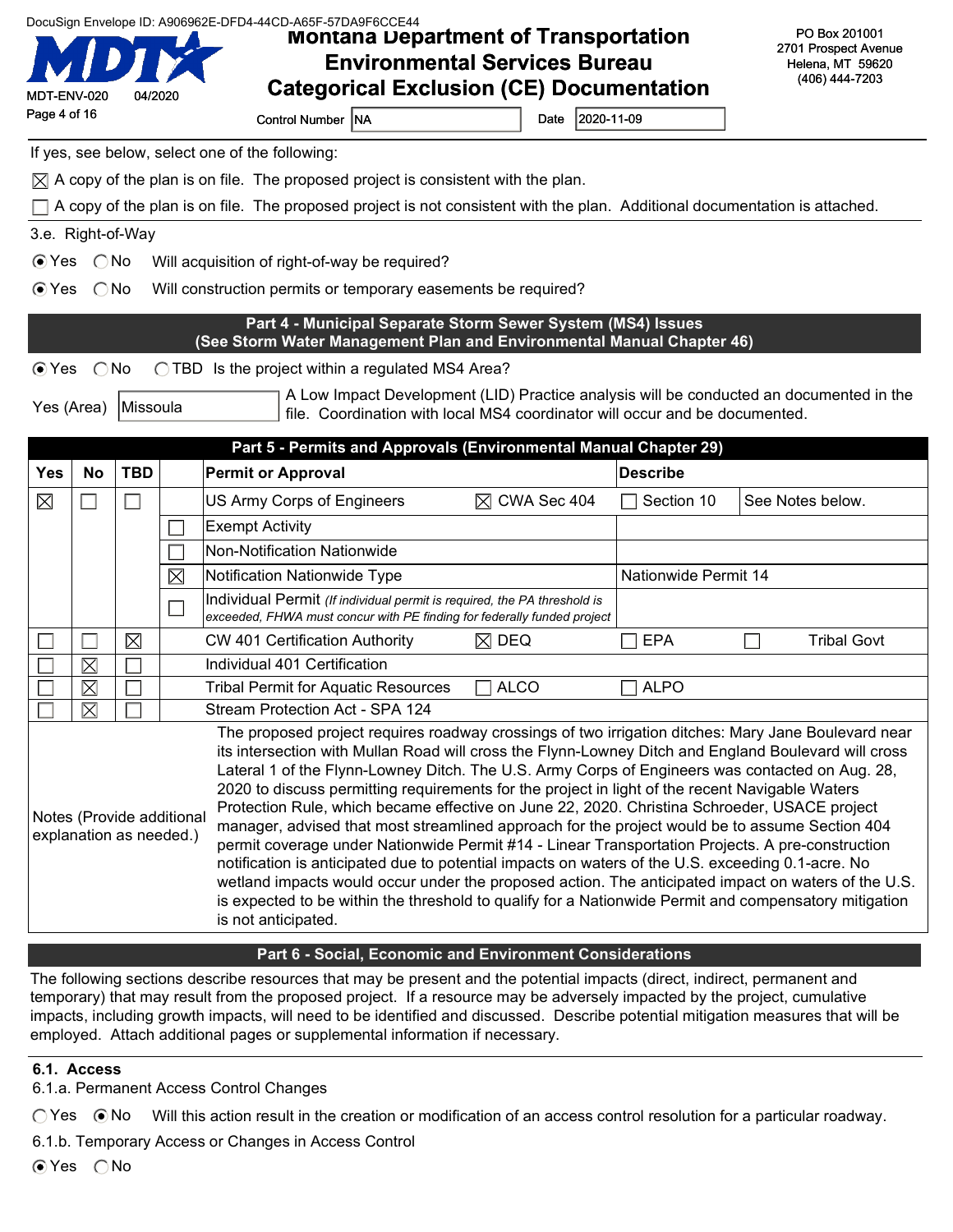|  | DocuSign Envelope ID: A906962E-DFD4-44CD-A65F-57DA9F6CCE44 |  |  |
|--|------------------------------------------------------------|--|--|
|  |                                                            |  |  |

### DocuSign Envelope ID: A906962E-DFD4-44CD-A65F-57DA9F6CCE44<br>**Montana Department of Transportation** Environmental Services Bureau Categorical Exclusion (CE) Documentation

PO Box 201001 2701 Prospect Avenue Helena, MT 59620 (406) 444-7203

Page 5 of 16 Control Number NA Date 2020-11-09

Will the following conditions be met: The proposed project will not involve major traffic disruptions because the following provisions will be made for access by local traffic and be posted. Through-traffic dependent businesses would not be adversely affected. Interference to local events such as festivals or parades would be avoided or minimized. The temporary road, detour or ramp closure will not substantially change the environmental consequences of the action. There will not be substantial controversy associated with the use of temporary road, detour, or ramp closure.

6.2 Air Quality (Environmental Manual Chapter 42)

6.2.a. Criteria Pollutants

MDT-ENV-020 04/2020

 $\odot$  Yes  $\odot$  No Is the project subject to conformity?

 $\bigcap$  Yes  $\bigcirc$  No Is the project exempt from conformity?

The project is located in a Nonattainment/Maintenance Area.

Nonattainment/Maintenance Area | Missoula CO Maintenance Area

 $\bigcirc$  Yes  $\bigcirc$  No  $\bigcirc$  N/A Is the project included in a conforming plan?

This project is included in the STIP, TIP, or LRIP adopted on the following date:

No addition analysis is necessary.

Date **July 21, 2020** 

6.2.b. Is this project exempt from Mobile Source Air Toxins (MSAT'S) analysis?

Yes. Rationale is documented in the ISA.

No. The project has low potential for MSAT effects. Rationale is documented in the ISA.

 $\bigcirc$  No. The project has high potential for MSAT effects. MDT will conduct and document an MSAT analysis.

In accordance with MDT Standard Specification 107.11.3, the contractor would be required to adhere to applicable air quality rules and regulations, which may required the use of dust suppression and emission control measures to minimize short-term construction-related impacts.

#### 6.3 Aquatic Resources

Due to the nature and scope of the project, no impacts to aquatic resources are expected. Adequate supporting information is included in Part 3. No detailed analysis is necessary.

6.3.a. Wetlands

 $\bigcirc$  Yes  $\bigcirc$  No  $\bigcirc$  TBD Are wetlands present on or adjacent to the project site?

Available Wetland Mitigation Site(s) or mitigation strategy, as needed: (Discussion)

A field investigation was conducted on May 26-27, 2020 that consisted of a detailed inventory of potential wetlands and streams within the aquatic resource survey area. No wetlands were identified within the immediate project area and no wetland impacts would occur as a result of the proposed project.

#### 6.3.b. Streams

 $\odot$  Yes  $\odot$  No  $\odot$  TBD Are stream(s) present on or adjacent to the project site.

All practicable means to avoid and minimize impacts will be employed. All unavoidable impacts will be mitigated in accordance with applicable requirements (e.g., US Army Corps).

Available Stream Site(s) or mitigation strategy, as needed: (Discussion)

The project area vicinity includes approximately 2.3 miles of Grant Creek between West Broadway Street to Hiawatha Road. The segment of Grant Creek located within the project area vicinity has been substantially altered and channelized, most notably the realigned segment of the "horseshoe bend," a deeply incised section of the creek with eroding banks. Grant Creek restoration was included in the 2019 BUILD grant application; however, due to a funding shortfall, this element will not be completed by this project and no impact on Grant Creek will occur.

6.3.c Other Regulated Aquatic Resources (Irrigation features, lakes, etc.)

 $\odot$  Yes  $\odot$  No  $\odot$  TBD Are other aquatic resources present on or adjacent to the project site.

All practicable means to avoid and minimize impacts will be employed. All unavoidable impacts will be mitigated in accordance with applicable requirements (e.g., US Army Corps).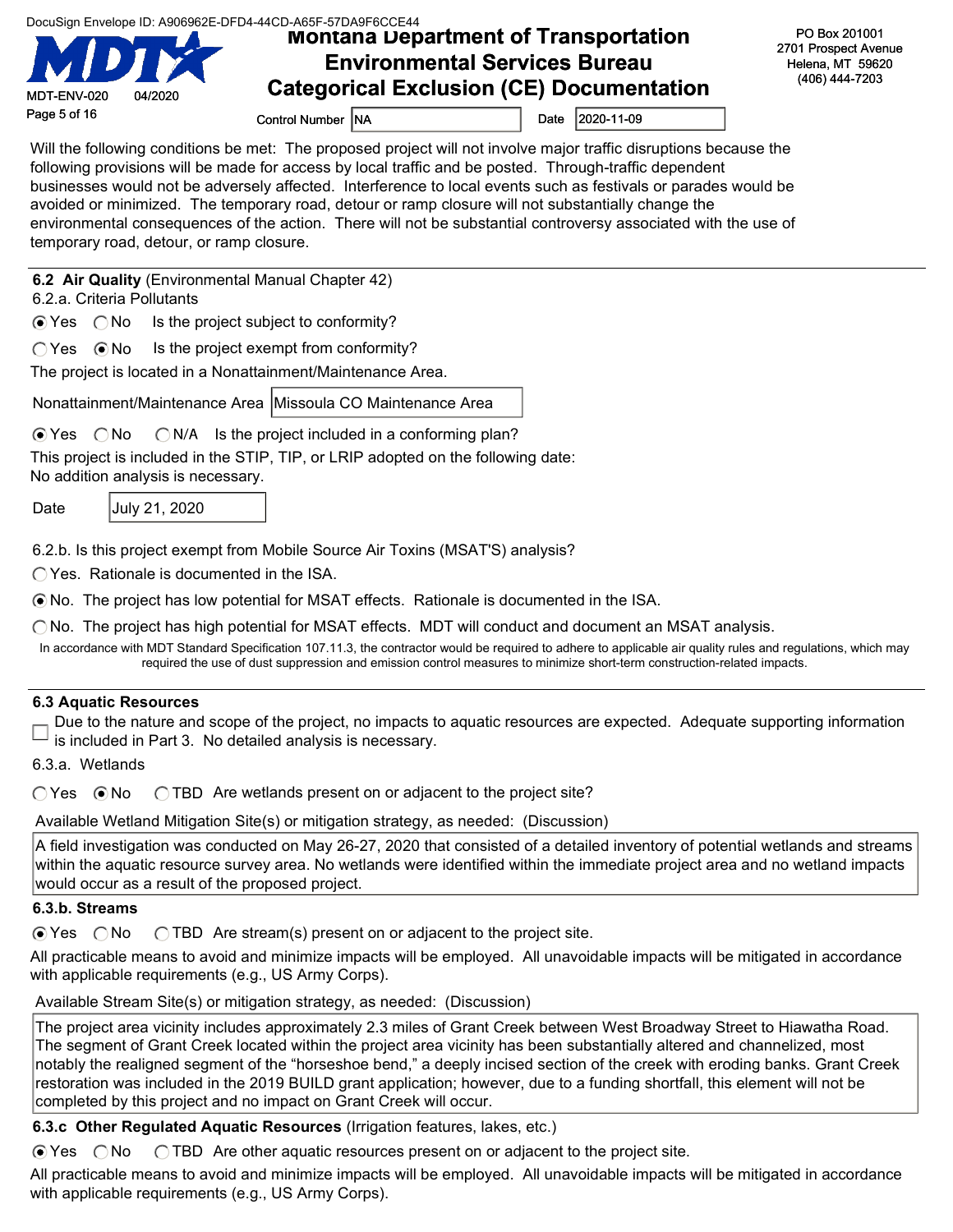|  | DocuSign Envelope ID: A906962E-DFD4-44CD-A65F-57DA9F6CCE44 |  |
|--|------------------------------------------------------------|--|
|  |                                                            |  |

# DocuSign Envelope ID: A906962E-DFD4-44CD-A65F-57DA9F6CCE44<br>**Montana Department of Transportation** Environmental Services Bureau Categorical Exclusion (CE) Documentation

PO Box 201001 2701 Prospect Avenue Helena, MT 59620 (406) 444-7203

Page 6 of 16 Control Number NA Date 2020-11-09

Available Other Aquatic Resource Site(s) or mitigation strategy, as needed: (Discussion)

The project area includes several irrigation ditches: the Flynn-Lowney Ditch, two laterals of the Flynn-Lowney Ditch, and the Flynn-Dougherty Ditch.

Additional Discussion (Explanation) Impacts on aquatic resources and water quality are determined to be not significant and no long-term impacts are anticipated. The proposed roadway crossings of the Flynn-Lowney Ditch and Lateral 1 of the Flynn-Lowney Ditch would require placing a short ditch segment in a pipe and not affect the availability or quantity of irrigation water. The ditches are assumed to be jurisdictional under Section 404 of the Clean Water Act. See Part 5 above for more information. Missoula County has also decided to adopt Section 208 from the MDT Standards Specifications for Water Pollution Control and Aquatic Resource Preservation.

The contractor will be required to adhere to the terms and conditions of MDT Standard Specification Section 208 for Water Pollution Control and Aquatic Resource Preservation.

#### 6.4 Biological Resources

MDT-ENV-020 04/2020

6.4.a. Threatened and Endangered Species Act

Due to the nature and scope of the project, no impacts to protected resources would be expected. Adequate supporting □ Due in the nature and books of the respective conduction is included in Part 3. No detailed analysis is necessary.

Yes No Are there any recorded occurrences of T&E Species and/or critical habitat in the proposed project's vicinity?

Grant Creek within the project area vicinity is designated critical habitat for the federally threatened bull trout. The Biological Assessment (BA) developed for the proposed project rendered a "may affect, not likely to adversely affect" (NLAA) determination relative to bull trout and bull trout critical habitat. The BA includes conservation measures that would be implemented to avoid and/or minimize effects to natural resources in the project area.

### Explain (List)

Additional threatened and endangered species are documented in Missoula County and are addressed in detail in the BA. In summary, the proposed project would have No Effect on water howellia, red knot, Canada lynx, grizzly bear, and yellow-billed cuckoo, and is Not Likely to Jeopardize the Continued Existence of the proposed wolverine or candidate whitebark pine. These effect determinations are appropriate given the lack of suitable habitat and general improbability for these species to be present in the action area during construction and no conservation measures are necessary for these species.

In regard to federally listed threatened and endangered species, the proposed project:

Will have no effect.

May affect.

#### PA threshold exceeded, FHWA must concur with the CE finding for a federally funded project.

C Consultation with the USFWS will be coordinated and documented.

Consultation with the USFWS is completed.

Additional information, if needed.

Based on the NLAA effect determination for bull trout and bull trout critical habitat, informal consultation between FHWA and the USFWS is required and has been completed. The USFWS reviewed the project and, in a letter dated October 29, 2020, concurred with the effect determinations rendered within the BA (see attachments). Based on this concurrence, informal consultation is complete pursuant to the regulations implementing Section 7(a)(2) of the Endangered Species Act.

If there is a finding of "may affect, likely to adversely affect" action may not be processed under paragraphs CE(c)(26), (c)(27), and (c)(28).

6.4.b. Bald and Golden Eagle Protection

Due to the nature and scope of the project, no impacts to protected resources would be expected. Adequate and supporting information is included in Part 3. No detailed analysis is necessary.

 $\bigcirc$  Yes  $\bigcirc$  No Are there recorded Bald and/or Golden Eagle nests in the proposed project's vicinity?

No additional analysis necessary.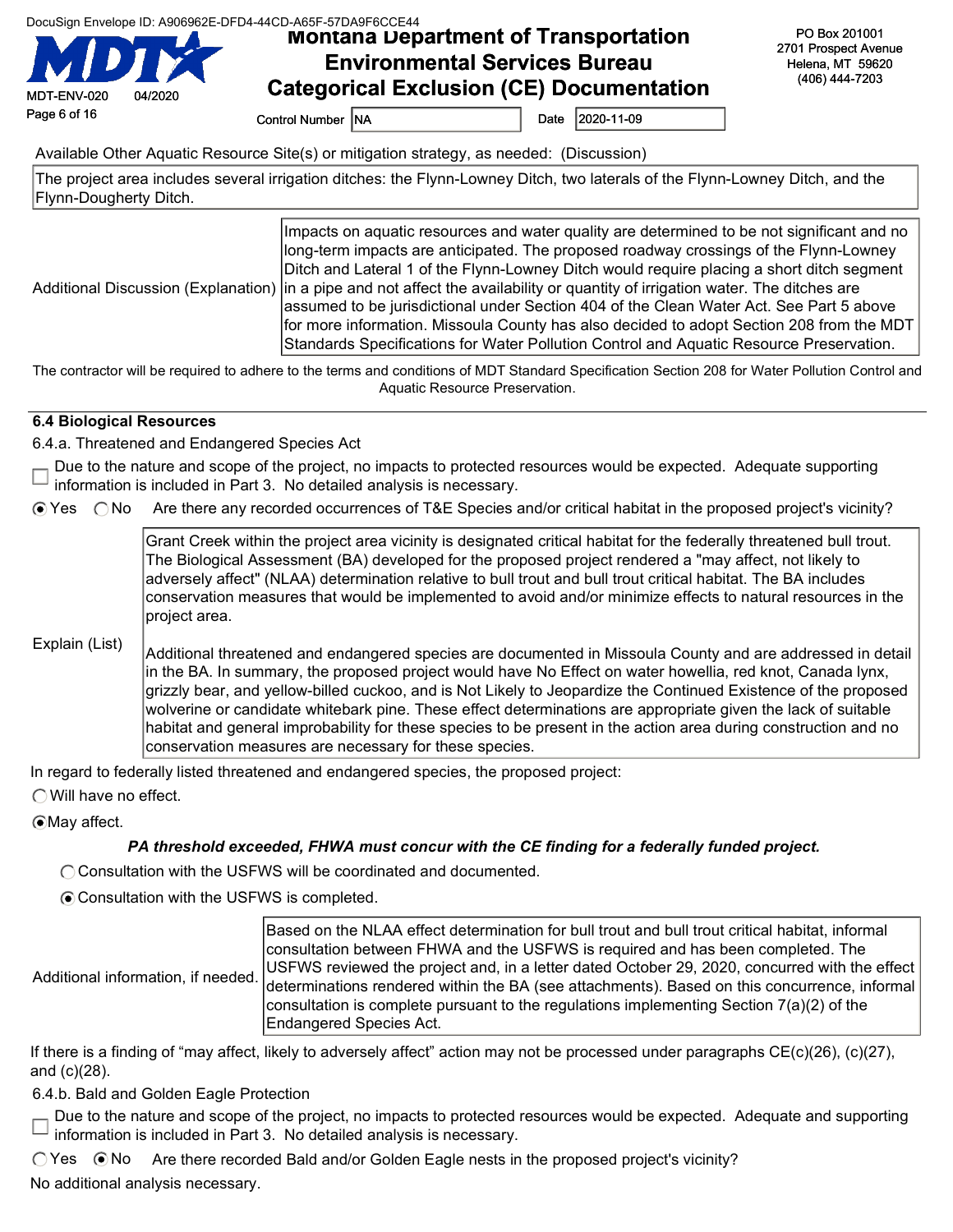Montana Department of Transportation Environmental Services Bureau Categorical Exclusion (CE) Documentation

PO Box 201001 2701 Prospect Avenue Helena, MT 59620 (406) 444-7203

Page 7 of 16 Control Number NA Date 2020-11-09

MDT-ENV-020 04/2020

6.4.c. Migratory Bird Treaty Act

Due to the nature and scope of the project, no impacts to protected resources would be expected. Adequate and supporting information is included in Part 3. No detailed analysis is necessary.

 $\bigcirc$  Yes  $\bigcirc$  No The proposed project may have impacts subject to the conditions of the Migratory Bird Treaty Act (MBTA).

No additional analysis necessary.

Additional Discussion on Biological Resources

The proposed project would be implemented in compliance with the MBTA through inclusion of MDT standard MBTA special provisions. Special Provision number 107-25c, Migratory Bird Treaty Act Compliance – Vegetation Removal (Added 9-26-13), will be included in the final construction bid documents to avoid and minimize potential impacts on migratory birds resulting from vegetation removal. This special provision requires that any cutting of trees or shrubs be completed during the non-nesting periods (August 16 through April 15 of any given year).

### 6.5 Economic Impacts (Environmental Manual Chapter 20)

 $\bigcirc$  Due to the nature and scope of the project, no effects on the local economy are expected. No detailed analysis necessary.

- Due to the nature and scope of the project, minor or temporary effects on the local economy are expected. A detailed analysis is necessary. The following explanation will justify that the impact is not "significant". (Explain below)
- A detailed economic analysis has been conducted and is documented in the file and/or summarized in Section 7. Analysis does not indicate potential for significant adverse impact.

Explain not "significant"

Potential economic impacts are determined to be not significant because no adverse economic effects have been identified. The proposed project is intended to develop the backbone transportation infrastructure to respond to and facilitate organized growth that will be occurring in the project area. A detailed analysis can be found in the Indirect and Cumulative Effects Analysis report.

#### 6.6 Environmental Justice (EJ) (Environmental Manual Chapter 24).

Would the proposed project likely create disproportionately high and/or adverse impact on the health or environment of minority and/or low-income populations as described in Executive Order 12898?

Due to the nature and scope of the project, no disproportionately high and/or adverse EJ impact is expected. No detailed  $\overline{C}$ analysis necessary.

Oue to the nature and scope of the project, minor effects on EJ populations may occur. A detailed analysis is not necessary. The following explanation will justify that the impact is not "disproportionately high and/or adverse". (Explain below.)

An EJ analysis has been conducted and is documented in the file and/or summarized in Section 7. Analysis does not indicate potential for significant adverse impact.

|                       | The proposed project is located within U.S. Census Bureau (USCB) Census Tract 2.02, which             |
|-----------------------|-------------------------------------------------------------------------------------------------------|
|                       | encompasses a broad area surrounding Mullan Road west of Reserve Street. Demographic data             |
|                       | (Tables B02001 and S1701) available from the USCB American Community Survey (ACS) 2014-2018           |
|                       | 5-year Estimates were examined for Census Tract 2.02 and compared to Missoula County and the          |
|                       | State of Montana to identify, if any, minority and/or low-income populations that may be potentially  |
|                       | affected by the proposed project. According to the ACS, Census Tract 2.02 has a minority population   |
|                       | of 7.4 percent, which is lower than Missoula County at 8.3 percent or the state at 11.1 percent.      |
| Explain Not "Adverse" | Similarly, Census Tract 2.02 has a lower percentage of low-income population at 7.2 percent as        |
|                       | compared to Missoula County at 14.9 percent or the state at 13.7 percent. Based on this information,  |
|                       | potential effects on minority and/or low-income populations are determined to be not significant      |
|                       | because the proposed project is not anticipated to result in disproportionately high or adverse human |
|                       | health and environmental effects on minority or low-income populations and would therefore be in      |
|                       | accordance with Executive Order No. 12898, Federal Actions to Address Environmental Justice in        |
|                       | Minority Populations and Low-Income Populations.                                                      |

#### 6.7 Farmland Protection Policy Act (FPPA) (Environmental Manual Chapter 33)

Due to the nature and scope or the project, no impacts to farmland resources are expected. Adequate supporting information is includes in Part 3. No detailed analysis is necessary.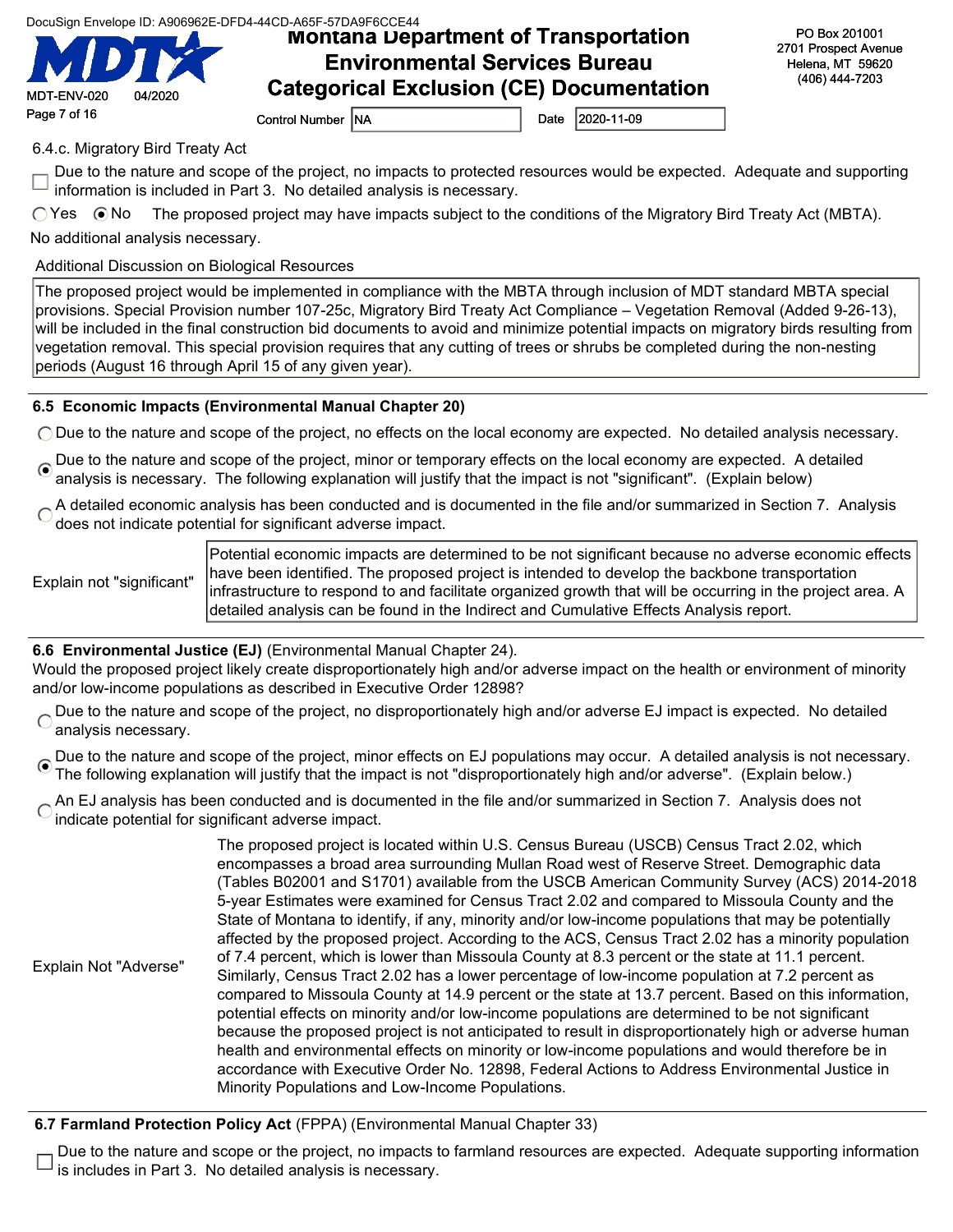Montana Department of Transportation Environmental Services Bureau Categorical Exclusion (CE) Documentation

| MDT-ENV-020  | 04/2020 |
|--------------|---------|
| Page 8 of 16 |         |

8 **Control Number NA Control Number NA** Date 2020-11-09

 $\bigcap$  Yes  $\bigcap$  No Is the project within existing ROW acquired on or before 8/4/84 or located within an area of existing development?

 $\bigcirc$  Yes  $\bigcirc$  No Is the project specifically for the purposes of national defense?

6.7.a. Will farmland (as defined in 7 CFR 658.2) be directly or indirectly converted as a result of the project?

 $\bigcap$  No. Project is not subject to FPPA. No additional analysis or discussion required.

Yes. A farmland impact analysis was conducted in accordance with the most current NRCS procedures and is documented in the file. Analysis does not indicate potential for significant adverse impact.

Yes. A farmland impact analysis will be conducted in accordance with the most current NRCS procedures and will be documented in the file. Analysis will not indicate potential for significant adverse impact or else the level of environmental documentation will be re-evaluated.

#### 6.8 Floodplains

All stream crossing would be designed in accordance with Executive Order (EO) 111988 amended and 23 CFR 650 Subpart A and in coordination with the appropriate regulatory agencies. Projects within a designated 100-year floodplain will have a floodplain development permit prior to the start of construction. MDT Hydraulics will secure and document the permit for the permanent facility. In accordance with Standard Specification 107.11.2.H, the contractor is required to secure applicable floodplain permits for temporary facilities.

Due to the nature and scope of the project, no impacts to floodplains are expected. Adequate supporting information is included in Part 3.a above. No detailed analysis is necessary.

 $\odot$  Yes  $\odot$  No Does a delineated floodplain exist in the project area under FEMA's Floodplain Management Criteria?

 $\bigcap$  Yes  $\bigcirc$  No Does the project involve work encroaching on a regulatory floodway such that the water surface at the 100year flood limit elevation would exceed floodplain management criteria.

Additional Information if needed The proposed project will not involve any work or fill placement within the regulatory floodplain of Grant Creek. The project area is within the FEMA DFIRM map panels 30063C1190E and 30063C1195E.

6.9. Hazardous Materials and Substances (Environmental Manual Chapter 44.).

Due to the nature and scope of the project, no impacts to hazardous materials and substances are expected. Adequate supporting information is included in Part 3. No detailed analysis is necessary.

 $\bigcirc$  Yes  $\bigcirc$  No The project occurs in an area where local permitting is required for ground disturbance activities in a Superfund Site.

○ Yes 
ighor Hazardous materials, hazardous substances, and/or petroleum products are currently on and/or adjacent to the proposed project.

No additional analysis necessary.

Additional information if needed No impacts to hazardous materials and substances are expected as a result of the proposed project. An Initial Site Assessment (ISA) Form has been completed and is attached.

Should evidence of hazardous materials and/or underground storage tanks be discovered during construction, in accordance with MDT Standard Specifications 107.23 and 107.24, the contractor would be required to immediately stop work in the area until the significance of the site is determined and appropriate measures implemented.

#### 6.10. Historic and Archaeological Resources (Environmental Manual Chapter 30.)

Due to the nature and scope of the project, no impacts to historic and archaeological resources are expected. Adequate supporting information is included in Part 3. No detailed analysis is necessary.

 $\odot$  Yes  $\odot$  No Are any historic, archaeological or cultural resources on or eligible for listing on the National Register present within the project's Area of Potential Effect?

| <b>Historic Resources</b> |      |           |                                          |                             |                                   |  |
|---------------------------|------|-----------|------------------------------------------|-----------------------------|-----------------------------------|--|
| Smithsonian #             | Name | Eligible? | Date of<br>Concurrence in<br>Eligibility | <b>Effect Determination</b> | Date of Effect  <br>Determination |  |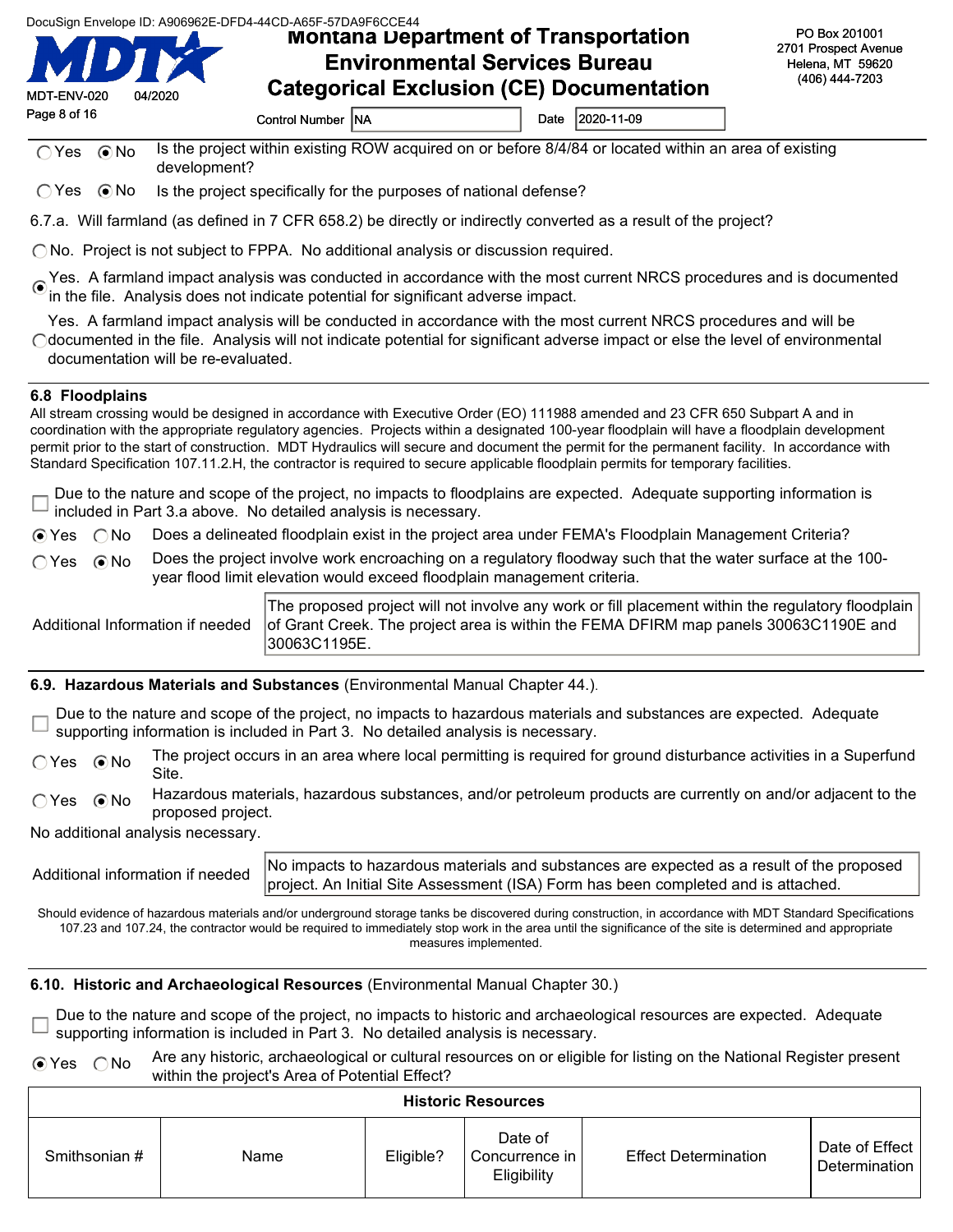Montana Department of Transportation Environmental Services Bureau Categorical Exclusion (CE) Documentation

PO Box 201001 2701 Prospect Avenue Helena, MT 59620 (406) 444-7203

| MDT-ENV-020               | 04/2020 | Calegorical Exclusion (CE) Documentation |     |              |                   |              |  |  |
|---------------------------|---------|------------------------------------------|-----|--------------|-------------------|--------------|--|--|
| Page 9 of 16              |         | Control Number INA                       |     | Date         | 2020-11-09        |              |  |  |
| <b>Historic Resources</b> |         |                                          |     |              |                   |              |  |  |
| 24MO0550                  |         | Flynn-Lowney Ditch                       | Yes | Oct 15, 2020 | No Adverse Effect | Oct 15, 2020 |  |  |
| 24MO1781                  |         | The Dougherty Ranch                      | Yes | Oct 15, 2020 | No Adverse Effect | Oct 15, 2020 |  |  |
| 24MO0901                  |         | Flynn-Dougherty Ditch                    | No. | Oct 15, 2020 | <b>NA</b>         | <b>NA</b>    |  |  |
| 24MO0902                  |         | Field-Dougherty Ditch                    | No. | Jun 20, 2006 | <b>NA</b>         | <b>NA</b>    |  |  |
| <b>Add Row</b>            |         | Delete Last Row                          |     |              |                   |              |  |  |

 $\bigcirc$  Yes  $\bigcirc$  No Is there confirmed potential for adverse effect on cultural/historic resources?

Provide additional information below, if needed or reference Section 7. Include specific information related to each resource by Smithsonian Number. Cut and paste from existing reports.

A cultural resources investigation and report was completed for the project. A total of three sites (24MO0550, 24MO0901, 24MO0902) were reevaluated and one newly identified resource, 24MO1781 (the Dougherty Ranch), was recorded. Previously recorded sites 24MO0901 (Flynn-Dougherty Ditch) and 24MO0902 (Field-Dougherty Ditch) are considered to be not eligible for inclusion in the NHRP. Site 24MO0550 (Flynn-Lowney Ditch main channel) is recommended as eligible for inclusion in the NRHP. The primary laterals have been reconfigured and, while serving the same intent, their integrity has been compromised and are recommended as non-contributing to the site's recommended eligibility. Site 24MO1781 (Dougherty Ranch) is recommended as eligible for inclusion in the NRHP.

The cultural resources report was provided digitally to the SHPO on September 29, 2020, and hard copies of the report were mailed the same day. In a letter to the SHPO dated September 28, 2020, FHWA determined that the proposed project would have No Adverse Effect to Site 24MO0550 (Flynn-Lowney Ditch) and No Adverse Effect to Site 24MO1781 (Dougherty Ranch) and requested concurrence. In a letter dated October 15, 2020, the SHPO concurred with the determinations of No Adverse Effect to Site 24MO0550 and Site 24MO1781 (see attachments). The October 15, 2020 letter from the SHPO also concurred that Site 24MO0901 is not eligible for inclusion on the National Register. SHPO has previously determined Site 24MO0920 as not eligible for inclusion on the National Register on June 20, 2006.

Should evidence of historic or pre-historic sites be discovered during construction, in accordance with MDT Standard Specifications 107.11, the contractor would be required to immediately stop work in the area until the significance of the site is determined and appropriate measures implemented.

6.11. Induced Growth Analysis - Impacts to Planned Growth and Land Use (Induced Growth Guidance)

 $\bigcirc$  Yes  $\bigcirc$  No Is this project exempt from screening due to the nature and scope of the project?

 $\odot$  Yes  $\odot$  No Does the project have an economic development purpose?

Detailed analysis will be conducted and documented in the file.

Additional information, if needed.

The proposed project was assessed for its potential for project-influenced growth (e.g., increased population and/or traffic, changes in land use, etc.). Potential indirect land use effects resulting from the proposed project were evaluated consistent with the MDT publication "Assessing the Extent and Determinants of Induced Growth" (Tidd et. al. 2013). Significant impacts were not identified. Refer to the Mullan BUILD Indirect and Cumulative Effects Analysis for more information.

6.12 Noise (Environmental Manual Chapter 43)

 $\odot$  Yes  $\odot$  No Is this a Type I action as defined in 23 CFR 772?

If yes, PA threshold exceeded, FHWA must concur with the CE finding for a federally funded project.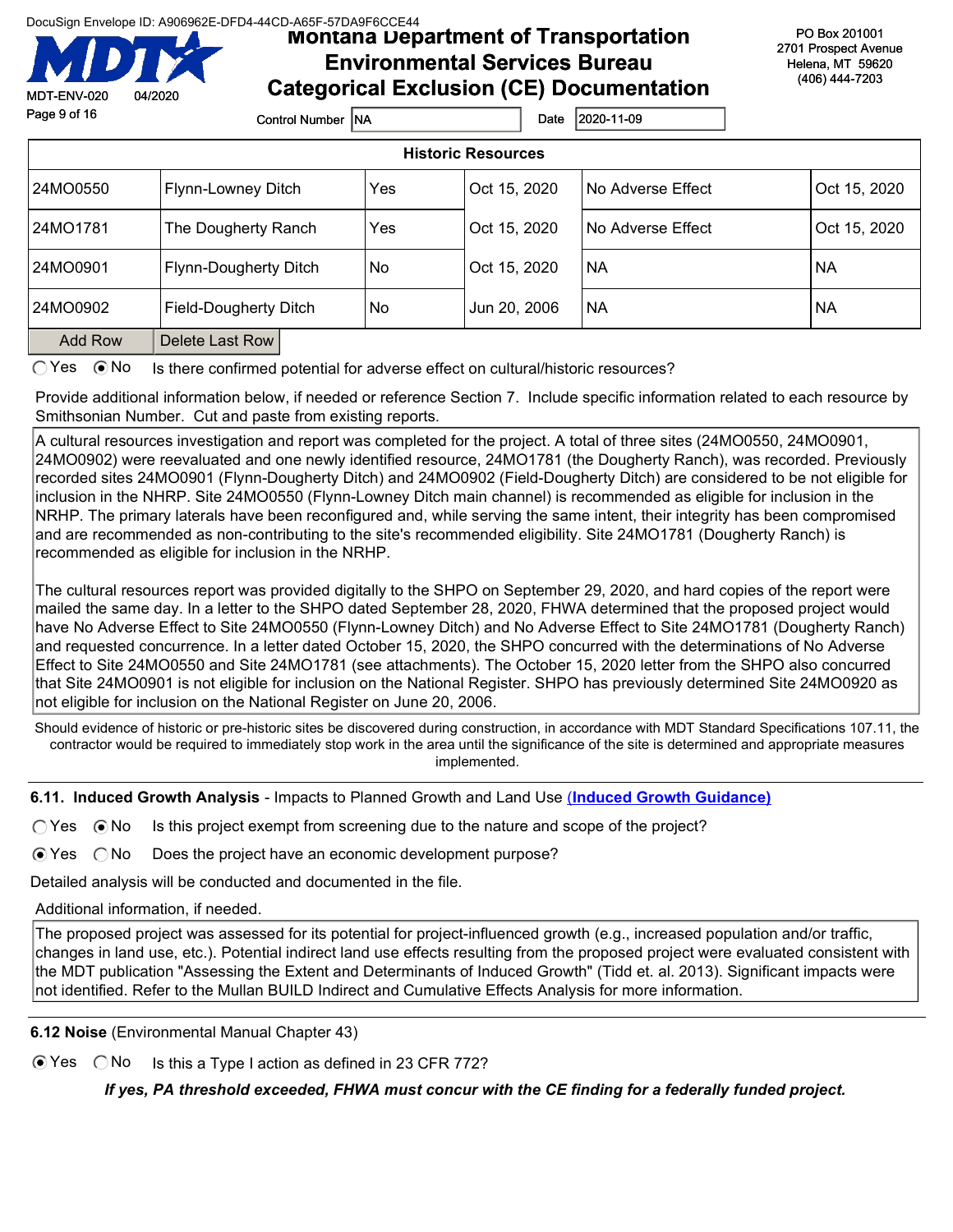

### Montana Department of Transportation Environmental Services Bureau Categorical Exclusion (CE) Documentation

PO Box 201001 2701 Prospect Avenue Helena, MT 59620 (406) 444-7203

Compliance with provisions of 23 CFT 772 and MDT's Noise Policy will be ensured and documented in the file. Noise abatement will be examined for reasonableness and feasibility. A final decision of the installation of the abatement measure(s) will be made upon completion of the project's final design and the public involvement process. At any point in the design process, if new or different information is identified that could impact the significance assessment associated with the noise impact, an amended NEPA/MEPA analysis could be required. If significant impacts were identified, an Environmental Impact Statement (EIS) process may need to be initiated or the project design may need to be modified. (Explain below)

A Detailed Noise Analysis was conducted in accordance with the requirements of Title 23 of the Code of Federal Regulations (CFR) Part 772, "Procedures for Abatement of Highway Traffic Noise and Construction Noise," and the Montana Department of Transportation (MDT) Traffic Noise Analysis and Abatement Policy (January 1, 2017). The proposed project is predicted to increase traffic noise levels relative to existing conditions. The 2050 design year alternative noise level is on average 6.2 dB(A) greater than the noise level predicted for the existing year (2020) alternative, with a maximum 18.0 dB(A) increase in noise level. Sixty-three (63) noise receptor locations are predicted to experience noise impacts due to noise levels approaching or exceeding the FHWA Noise Abatement Criteria (NAC) during the design year (2050) Build Alternative or due to substantial increases (increase of 13 dB(A)) over existing noise levels.

Noise impacts are determined to be not significant. The proposed project would complete Mary Jane Boulevard, connecting the Pleasant View subdivision to Mullan Road and West Broadway Street and thus completing the City of Missoula's long-term plan for that roadway to become the major collector in the vicinity. In short, major collector future traffic volumes ranging from 5,000 to 7,000 AADT as projected in the City's regional travel demand model and modeled in the noise analysis have been anticipated on Mary Jane Boulevard since the subdivision was first constructed. In the absence of Mary Jane Boulevard, Flynn Lane is currently acting as the major collector in the area; however, it is not designed for the current and projected traffic volumes. Completing Mary Jane Boulevard has the added benefit of reducing traffic on Flynn Lane and thus improving safety at the existing pedestrian crossings on Flynn Lane at Hellgate Elementary School, an important project objective identified in the 2019 BUILD grant application.

Noise abatement was evaluated for feasibility and reasonableness. Noise barriers have been determined not feasible due to engineering considerations as it relates to safety and maintenance for the following reasons.

• Maintenance access is needed to both sides of the barrier, unless agreements are made with landowners otherwise. Due to the constraints of the existing roadway, access would not be available on the side of the noise barrier opposite the roadway. • Noise barriers would create a safety issue by adversely affecting sight distances at the intersections of Mary Jane Boulevard and intersecting roadway approaches.

• City ordinance related to fences (Chapter 12.31) prohibits obstructions of sight visibility and front yard fences exceeding 4 feet in height.

• Locating noise barrier in the landscaping zone would create issues with snow storage and require removal of a substantial number of mature trees.

• Noise barriers would eliminate homeowner access to on-street parking along Mary Jane Boulevard.

• It is undesirable for a barrier to be placed in an area where it would create a dark tunnel effect.

Because none of the noise barriers analyzed for construction met the feasibility requirements, the criteria of reasonableness of the noise barriers was not considered in the study.

#### 6.13. Public Involvement

Explain

 $\odot$  Yes  $\odot$  No A public involvement plan would be completed in accordance with MDT's Public Involvement Handbook.

A public involvement plan was completed by Big Sky Public Relations in coordination with the City of Missoula and Missoula County. The Mullan BUILD project public involvement activities have included developing a robust project webpage; media relations and traditional media placements; engaging with residents and stakeholders remotely; staffing community partner meetings; and the latest focus has been on the steering committee and engaging with the public online and in neighborhood locations. An online comment form is available through the project website and consideration of comments is ongoing and is intended to build upon the input received during the master planning effort. Direct advertising will also be executed to reach residents online later in the project timeline and as the project moves closer to construction. A series of bi-weekly virtual public meetings are being conducted for the project between the dates October 16th, 2020 through January 8th, 2021. The meetings are one hour in length and will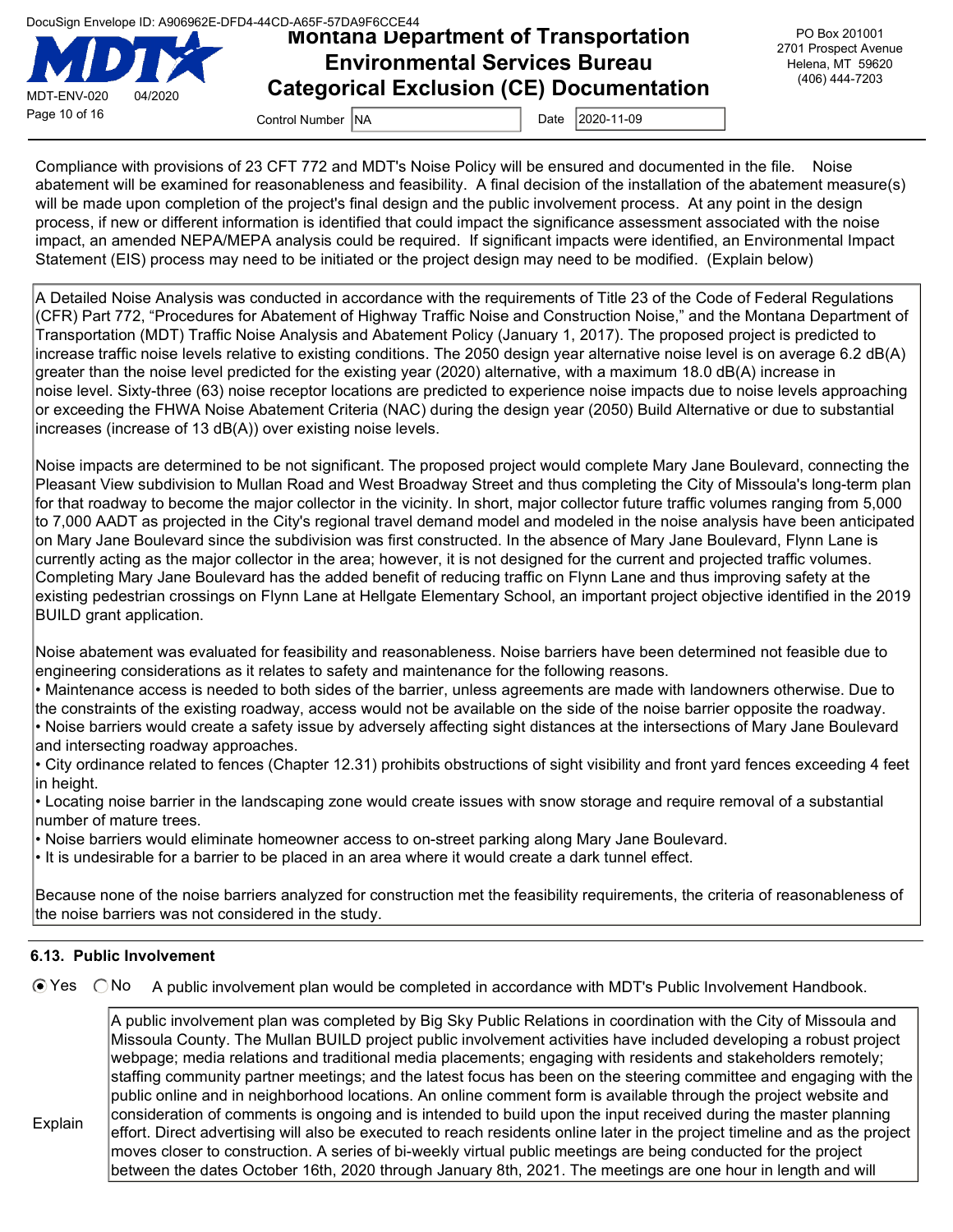|  |  | DocuSign Envelope ID: A906962E-DFD4-44CD-A65F-57DA9F6CCE44 |
|--|--|------------------------------------------------------------|
|  |  |                                                            |
|  |  |                                                            |

DocuSign Envelope ID: A906962E-DFD4-44CD-A65F-57DA9F6CCE44<br>**MOntana Department of Transportation** Environmental Services Bureau Categorical Exclusion (CE) Documentation

PO Box 201001 2701 Prospect Avenue Helena, MT 59620 (406) 444-7203

MDT-ENV-020 04/2020

Page 11 of 16 Control Number NA Date 2020-11-09

cover a variety of project-related topics, including updates on the Mullan Area Master Plan (Oct. 30, 2020); intersection improvements (Nov. 13, 2020); design aesthetics (Dec. 4, 2020); construction details (Dec. 18, 2020); and a yet-scheduled final meeting to discuss environmental and NEPA (anticipated on Jan. 8. 2021).

#### 6.14 Recreational Resources

Due to the nature and scope of the project, no impacts to publicly-owned recreation resources are expected. Adequate supporting information is included in Part 3. No detailed analysis is necessary.

 $\bigcirc$  Yes  $\bigcirc$  No Publicly-owned recreational resources are present on or adjacent to the project site.

No additional analysis necessary.

#### 6.15 Right-of-Way (ROW)

|  |  | ⊙ Yes ◯ No Will acquisition of ROW be required? |
|--|--|-------------------------------------------------|
|--|--|-------------------------------------------------|

- $\odot$  Yes  $\odot$  No Will construction permits or temporary easement be required?
- $\odot$  Yes  $\odot$  No  $\odot$  N/A Will ROW acquisition be considered "minor" per the Programmatic Agreement (PA)? For purposes of the PA, an acquisition is considered more than minor if it will substantially affect the functionality of the property and/or primary structure on the property. If no, action may not be processed under paragraphs CE(c)(26), (c)(27), and (c)(28).
- Yes No N/A Will residential or commercial displacement be required? If yes, action may not be processed under paragraphs  $CE(c)(26)$ ,  $(c)(27)$ , and  $(c)(28)$ .
- $\bigcirc$  Yes  $\bigcirc$  No  $\bigcirc$  N/A Will acquisition of land for hardship or protective purposes, or early acquisition be required?

#### 6.16 Section 4(f) of the US Department of Transportation Act (Environmental Manual Chapter 15.)

Due to the nature and scope of the project, no impacts to Section 4(f)-protected resources would be expected. Adequate supporting information is included in Part 3.1 above. No detailed analysis is necessary.

⊙ Yes 
ONo Are there any parks, recreation areas, wildlife and or waterfowl refuges, or historic sites on or adjacent to the project.

| 4(f) Resources                    |  |      |                                                     |                                                        |                       |  |
|-----------------------------------|--|------|-----------------------------------------------------|--------------------------------------------------------|-----------------------|--|
| Resource                          |  | Use? | Type of Use (Permanent,<br>Temporary, Constructive) | Documentation (De Minimis,<br>Programmatic, Full 4(f)) | Date of<br>Completion |  |
| Flynn-Lowney Ditch                |  | 'Yes | lPermanent                                          | De Minimis                                             | Sep. 28, 2020         |  |
| The Dougherty Ranch               |  | No   |                                                     | NA                                                     | <b>NA</b>             |  |
| <b>Add Row</b><br>Delete Last Row |  |      |                                                     |                                                        |                       |  |

 $\bigcirc$  Yes  $\bigcirc$  No  $\bigcirc$  TBD Will there be a "use" of Section 4(f) protected sites?

#### If "yes", PA threshold exceeded, FHWA must concur with the CE finding for a federally funded project.

Work has been coordinated with and documented with the managing agency/agencies. Documentation is available on file.

The proposed Mary Jane Boulevard South road segment will cross over the Flynn-Lowney Ditch near its intersection with Mullan Road. The ditch will be placed in either a CMP or precast concrete crossing that has been determined acceptable by the ditch company and designed and sized to meet hydraulic requirements. The existing ditch alignment would be perpetuated as would its historic function and there would be no diminution in the amount of water it carries. Significant impacts are not anticipated. No mitigation is currently proposed or required for the effect on the Flynn-Lowney Ditch. Based on the No Adverse Effect determination to the Flynn-Lowney Ditch, FHWA made a de minimis impact finding for this resource and this information was provided to the SHPO in FHWA's letter dated September

Additional Information if Needed: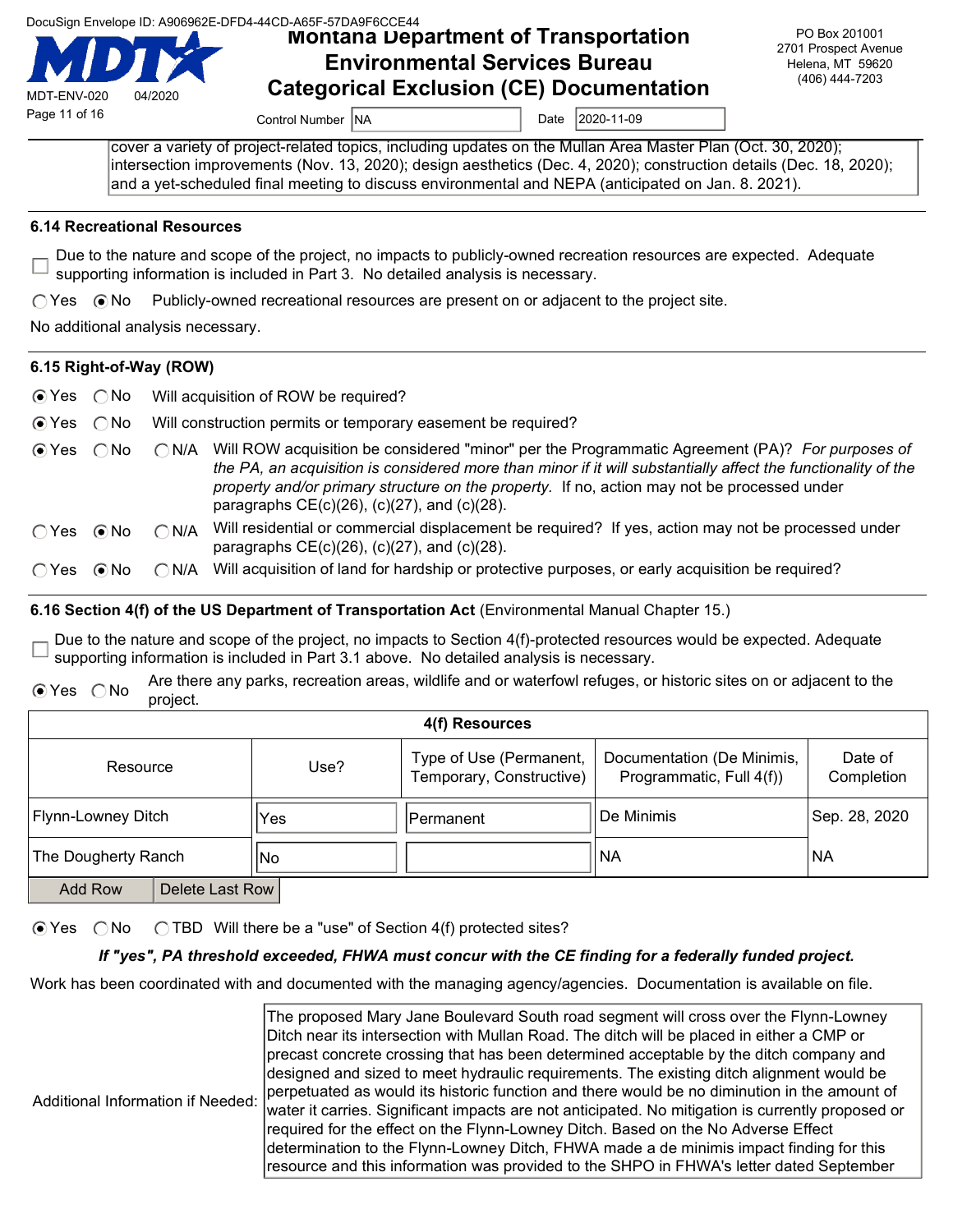Montana Department of Transportation Environmental Services Bureau Categorical Exclusion (CE) Documentation

PO Box 201001 2701 Prospect Avenue Helena, MT 59620 (406) 444-7203

Page 12 of 16 Control Number NA Date 2020-11-09

28, 2020 (see attachments).

6.17 Section 6(f) of the National Land and Water Conservation Act (Environmental Manual Chapter 32) or Similar Deed Restriction.

Due to the nature and scope of the project, or the location, no impacts to protected resources would be expected. Adequate supporting information is included in Part 3 above. No detailed analysis is necessary.

 $\bigcap$  Yes  $\bigcirc$  No Have any of the parks, recreation areas, or other properties on or adjacent to the project been acquired (in fee or in easement) and/or improved with funds from the Land and Water Conservation Act of 1965, the Federal Aid in Fish Restoration Act, the Federal Aid in Wildlife Restoration Act, or other public-use money that includes deed restrictions or covenants on the property.

No additional analysis necessary.

MDT-ENV-020 04/2020

6.18 Social Impacts (Environmental Manual Chapter 19.)

 $\Box$  Due to the nature and scope of the project, no social impacts would be expected. No detailed analysis is necessary.

Due to the nature and scope of the work potential for minor or temporary social impacts are expected. A detailed analysis is not necessary. The following explanation will justify that the impact is not "significant".

 $\bigcirc$  A detailed social impact analysis has been conducted and is documented in the file and/or in Section7.

Explain not "significant". The potential social impacts identified as a result of the proposed project have been determined to be not significant. The proposed new roadways are being developed in currently vacant agricultural fields and, as such, will not result in the displacement or relocation of any businesses or residents. The proposed project is consistent with adopted land use and zoning policy and plans and is included in the Long Range Transportation Plan 2020 update that is currently being prepared. Potential adverse social impacts are anticipated to be substantially mitigated through the implementation of comprehensive planning and zoning regulations that are currently being developed for the study area by the Missoula County-led Mullan Area Master Plan. The Mullan Area Master Plan is being developed concurrently with the Mullan BUILD project and has included a series of virtual charrettes held from March 23rd to 27th, 2020, to engage the public on a variety of issues facing the area (e.g., housing development; parks, recreation and placemaking; agriculture, environment and climate adaptation, etc.). Additional virtual meetings were held in July 2020. The project will develop a comprehensive zoning plan and drainage and infrastructure recommendations. The master plan will include elements related to growth management strategies and resource management and preservation. The draft plan (Sep. 11, 2020) is available and the final plan is anticipated to be completed towards the end of 2020. A final public hearing at the Missoula City-County Planning Board occurred on September 29, 2020. Formal adoption of the plan has not yet occurred. Final adoption of the plan and future development in accordance to the adopted plan will ensure the study area is developed in a manner congruent with established codes and regulations and community desires.

6.19 Tribal Lands/Issues (Environmental Manual Chapter 31.)

 $\bigcirc$  Yes  $\bigcirc$  No Is the project located within a current American Indian Reservation border?

C Yes 
is the project located outside a current American Indian Reservation border, but in an area of interest to the Tribal government?

Documentation of coordination with the Tribal government is on file for overall project coordination, and any coordination related to aquatic resource permitting, 401 certification, and/or history and cultural resources.

6.20 Vegetation (Environmental Manual Chapter 37)

Due to the nature and scope of the project and the site, a seeding special provision is not necessary.

A seeding provision will be included in the contract documents to ensure appropriate re-vegetation of disturbed areas.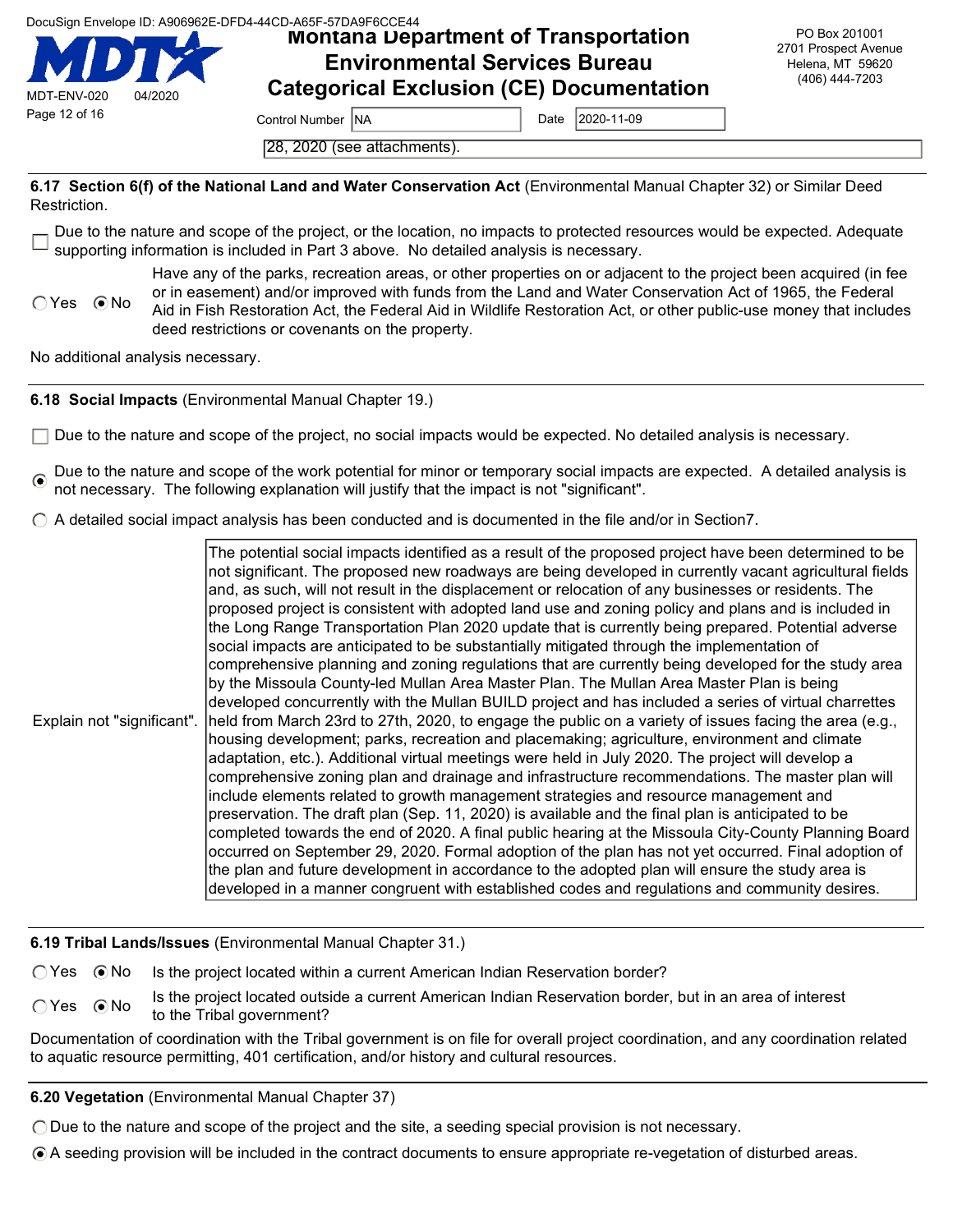|  | DocuSign Envelope ID: A906962E-DFD4-44CD-A65F-57DA9F6CCE44 |  |  |
|--|------------------------------------------------------------|--|--|
|  |                                                            |  |  |
|  |                                                            |  |  |



# DocuSign Envelope ID: A906962E-DFD4-44CD-A65F-57DA9F6CCE44<br>**MOntana Department of Transportation** Environmental Services Bureau Categorical Exclusion (CE) Documentation

In accordance with Standard Specification 201, clearing and grubbing activities would occur only with staked construction limits.

To re-establish permanent vegetation and to reduce the spread and establishment of noxious weeds, disturbed areas within MDT right-of-way and easements would be seeded with desirable plant species, as soon as practicable, as recommended and determined feasible by the MDT Reclamation Specialist. The seeding mixture special provision will be included in the contract documentation.

Re-vegetation plan will conform to the requirements of 23 CFR 650 Subpart B. Post construction, the site would be monitored until final stabilization is met.

Additional information as needed. Document any deviations from standard procedures.

Missoula County will adopt in their final contract bid documents MDT Standard Specifications 201 and 107.11.5. The contractor will be required to wash all equipment prior to transport into the project area as specified in the MDT Supplemental Specification 107.11.5, Noxious Weed Management, to control the spread of noxious weeds. Missoula County will be responsible for developing construction contract special provisions and include coordination with an MDT Botanist or a City/County reclamation specialist, as needed, to determine appropriate revegetation plans. Missoula County will be responsible for post-construction monitoring of the re-vegetated areas to ensure final stabilization is met. The Contractor will be responsible for compliance with the MPDES and SWPPP, including post-construction final stabilization requirements.

#### 6.21 Visual Quality/Aesthetics (Environmental Manual Chapter 22)

| $OYes$ $ONo$ | Will the project have the potential to impact roadside classification or visual aspects such as aesthetics,<br>light, glare or night sky? |
|--------------|-------------------------------------------------------------------------------------------------------------------------------------------|
|              |                                                                                                                                           |

The proposed project will result in permanent changes to the visual character of the project area. Construction of new roads will replace existing agricultural fields, which will lead indirectly to additional residential, commercial, and industrial development within the project area vicinity. The proposed project would complete a grid network of major collector roadways consistent with existing plans and zoning regulations, and in a manner congruent with the inprogress Mullan Area Master Plan. The proposed project, when taken in context with the surrounding built

Explain environment that includes the Reserve Street commercial corridor, development along West Broadway, and the Missoula International Airport, would not be a substantial contrast and the impact is therefore considered not significant. A context sensitive design approach substantially influenced by public input is being implemented as described in the draft Mullan Area Master Plan.

Additional information as needed. Document any deviations from standard procedures.

6.22 Water Quality (In accordance with MDT Standard Specifications 107 and 208, the contractor would be required to adhere to applicable water quality rules, regulations, and permit conditions.).

Due to the nature and scope of the project, no impacts to water quality would be expected. Adequate supporting information is included in Part 3. No detailed analysis is necessary.

6.22.a Groundwater (Domestic and irrigation well impacted by the project will be mitigated with the landowner)

⊙ Yes ONo Are Public Water Supply Wells located on or adjacent to the project?

The Montana Bureau of Mines and Geology Ground Water Information Center (GWIC) GIS well database was reviewed to identify any public water supply wells located within the project area. Specifically, a buffer distance of 100 feet on either side of the proposed roads was applied to query the well data. Ten individual wells are identified

Explain within the query area that are identified as either a domestic or unknown well type. No public water supply wells exist within a 100 foot distance of the project and the proposed project is not anticipated to impact any public water supply wells. Detailed survey has been completed mapping existing utilities in the area. The project team will avoid utility and well conflicts to the maximum extent practicable.

Ensure the DEQ setback requirements of a100-foot isolation zone in which no source of pollutant can be located is accounted for in project plans.

6.22.b Underground Injection Control (UIC) Program Under the Safe Drinking Water Act (SDWA)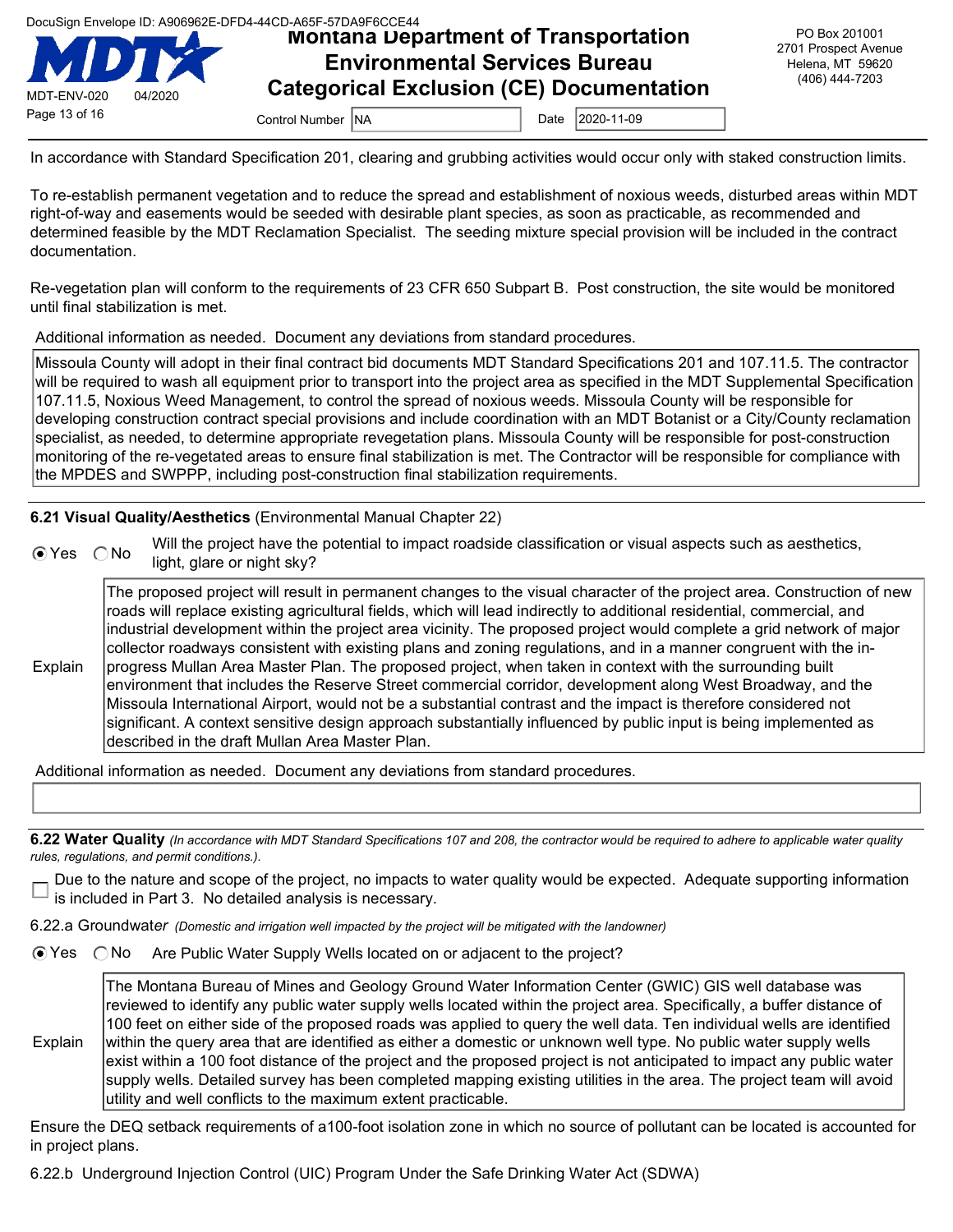| MDT-ENV-020<br>Page 14 of 16                                                                                                                                                                                                                                                                                                                                                                                                                                                                                                                                                                                                          | 04/2020                | DocuSign Envelope ID: A906962E-DFD4-44CD-A65F-57DA9F6CCE44<br><b>Montana Department of Transportation</b><br><b>Environmental Services Bureau</b><br><b>Categorical Exclusion (CE) Documentation</b><br><b>Control Number INA</b> | Date | 2020-11-09 | PO Box 201001<br>2701 Prospect Avenue<br>Helena, MT 59620<br>(406) 444-7203 |
|---------------------------------------------------------------------------------------------------------------------------------------------------------------------------------------------------------------------------------------------------------------------------------------------------------------------------------------------------------------------------------------------------------------------------------------------------------------------------------------------------------------------------------------------------------------------------------------------------------------------------------------|------------------------|-----------------------------------------------------------------------------------------------------------------------------------------------------------------------------------------------------------------------------------|------|------------|-----------------------------------------------------------------------------|
| $\odot$ Yes<br>No.                                                                                                                                                                                                                                                                                                                                                                                                                                                                                                                                                                                                                    | $\bigcap$ N/A<br>∩ TBD | Will the project include stormwater drainage wells such as dry wells, bored wells, and<br>infiltration galleries that are regulated as Class V injection wells by EPA under the NPDES<br>program.                                 |      |            |                                                                             |
| The proposed project will employ a variety of storm water management controls that include conveyance<br>ditches and landscaped depressions that would function as infiltration basins, manholes and storm sewer pipe,<br>and drywells. Dry wells are proposed near some infiltration basins to provide additional storage capacity and<br>Explain<br>additional means of infiltration. As design progresses and storm water design is finalized, the design team will<br>provide the appropriate notice to the EPA to determine if the operation would require a rule authorization or<br>permit per the UIC Program under the SDWA. |                        |                                                                                                                                                                                                                                   |      |            |                                                                             |

If yes, appropriate notice will be provided to EPA to determine if the operation will require a rule authorization or a permit. Documentation is on file.

6.22.c Stormwater - Temporary Erosion and Sediment Control

MDT's contractor will be contractually obligated to provide temporary erosion and sediment control in accordance with FHWA rules at 23 CFR 650 Subpart B and applicable stormwater permit requirements at the MPDES and/or NPDES.

6.22.d Stormwater - Permanent Erosion and Sediment Control (PESC) (If the scope of the project includes a rehabilitation or reconstruction, evaluate need for incorporation of PESC and discussed this with Road Design and Hydraulics.)

 $\boxtimes$  Due to the nature and scope of the project and the site, a PESC analysis is not necessary.

Explain No Analysis The proposed project involves construction of new roadways in agricultural parcels. No existing concerns of erosion have been identified.

6.22.e Stormwater - Local Requirements (Discuss compliance with local stormwater requirements with Road Design and Hydraulics.)

 $\Box$  Due to the nature and scope of the project and the site, local stormwater requirements do not apply.

 $\boxtimes$  Local stormwater requirement apply that are being coordinated with personnel on the Design Team.

Describe Local Stormwater Requirements:

The proposed project is located partially within the Missoula MS4 boundary and, as such, would be evaluated for the applicability of the requirement to incorporate Low Impact Development (LID) practices to comply with post-construction storm water management controls. This analysis will be conducted during final design and following additional site evaluations and will be documented on file.

Explain

6.23 Wild and Scenic Rivers (Environmental Manual Chapter 35)

 $\bigcap$  Yes  $\bigcirc$  No Will the proposed project require work in, across or adjacent to a Wild and Scenic River?

Additional information as needed: There are no rivers designated as Wild and Scenic within or in the vicinity of the project area.

#### Part 7 - Additional MDT Discussion/Comments

N/A.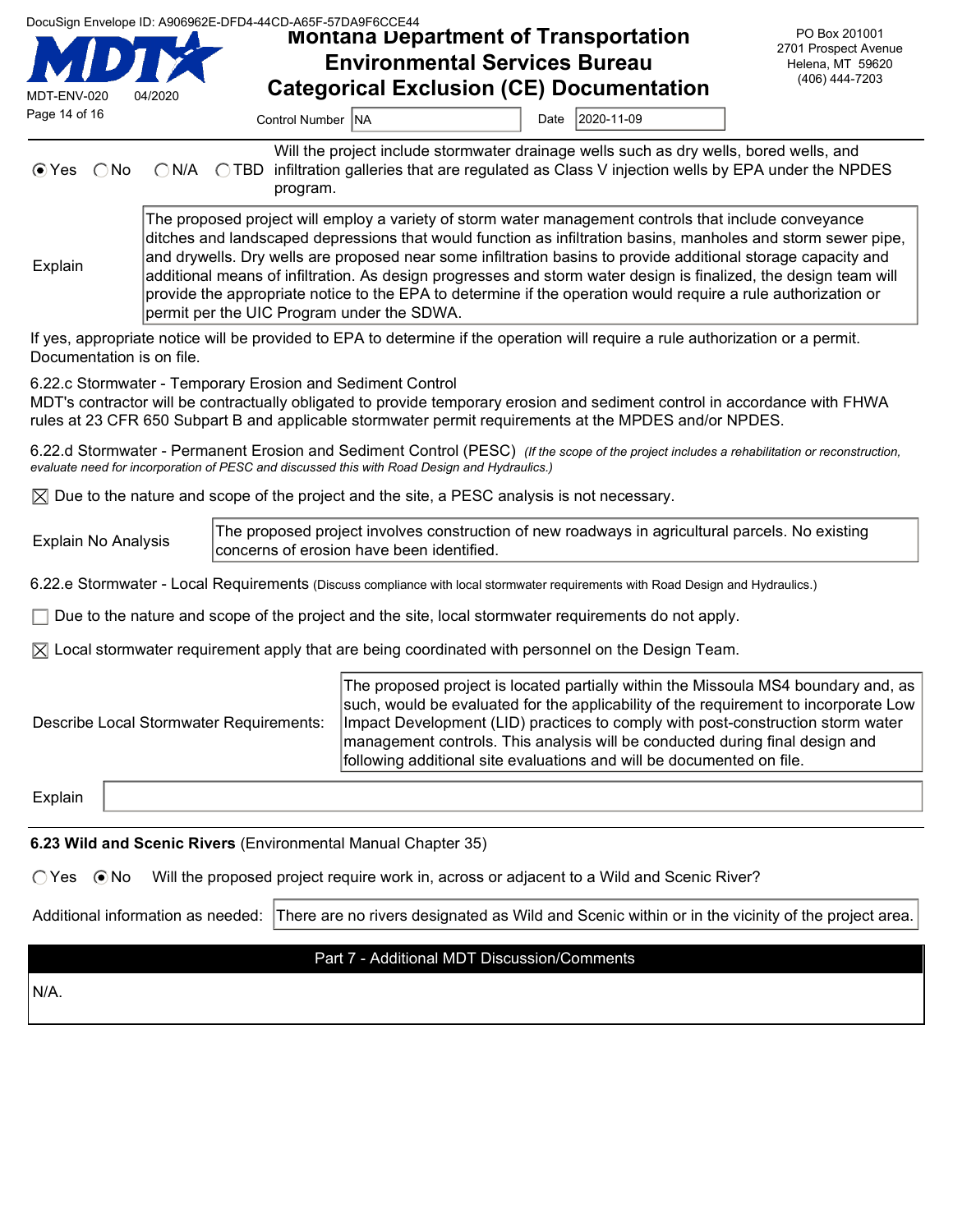MDT-ENV-020 04/2020 Page 15 of 16 Control Number NA Date 2020-11-09

### Montana Department of Transportation Environmental Services Bureau Categorical Exclusion (CE) Documentation

PO Box 201001 2701 Prospect Avenue Helena, MT 59620 (406) 444-7203

### Part 8 - FHWA Comments

The following information provides additional details for certain resource categories, particularly for sections of this form that require additional information where no space is provided.

PART 6.2, Air Quality: The proposed project meets the applicable conformity requirements found in 40 CFR Part 93 for projectlevel air quality conformity. Interagency consultation has been completed to meet the state-level transportation conformity consultation requirements and procedures found at ARM 17.8.1305 through 17.8.1306. The proposed BUILD project has been included in the Amendment #4 to the 2016 Missoula LRTP and was determined to meet the applicable air quality conformity requirements found in 40 CFR Part 93, Subpart A, from FHWA and FTA, in consultation with the EPA, on July 15, 2020. The proposed project is being processed as an unlisted categorical exclusion under 23 CFR 771.117(d) and, therefore, an MSATs analysis was completed per FHWA's "Interim Guidance Update on Air Toxic Analysis in NEPA documents". An Initial Site Assessment (ISA) form and additional analysis has been completed as identified in Part 6.2 and documentation is attached.

PART 6.7, Farmland Protection Policy Act: The proposed roadway improvements will require conversion of approximately 17 acres of farmland subject to the requirements of the Farmland Protection Policy Act (FPPA). In accordance with the FPPA, a Farmland Conversion Impact Rating for Corridor Type Projects Form (NRCS-CPA-106) was completed for the proposed project in consultation with the NRCS on August 27, 2020. The completed NRCS-CPA-106 is attached.

PART 6.19, Tribal Lands/Issues: Missoula County has coordinated with the Confederated Salish and Kootenai Tribes (CSKT), Blackfeet Tribe, and Nez Perce Tribe through email correspondence providing a reasonable opportunity for input and comment on the proposed project and the Cultural Resources Report. Emails were sent to the CSKT on August 11, 2020 and to the Blackfeet and Nez Perce tribes on September 8, 2020. Missoula County also contacted the Tribes via phone call. None of the tribes have provided a response on the proposed project.

### Part 9 - FHWA Signature Rationale

 $\odot$  Yes  $\odot$  No Is FHWA Concurrence on the CE necessary?

Explain why FHWA concurrence is necessary:

 $\boxtimes$  Action is not listed in 23 CFR 771.117.

 $\Box$  Action is listed in 23 CFR 771.117, no PA threshold is exceeded, but MDT is requesting FHWA concurrence.

Action is listed in 23 CFR 771.117, but a PA threshold is exceeded as documented below. Actions listed in 23 CFR 771.117  $\Box$  that exceed any of the thresholds below may not be approved by MDT. MDT May certify to FHWA that the action qualified for a CE. FHWA concurrence is required for the CE to be valid.

If "yes" is answered for any item below, FHWA concurrence is required.

| Abbreviated Signature Triggers from Programmatic Agreement                                                                                                                   |     |  |
|------------------------------------------------------------------------------------------------------------------------------------------------------------------------------|-----|--|
| 9.a. RIGHT-OF-WAY. The action involved acquisition of more than a minor amount of ROW.                                                                                       | No. |  |
| 9.b. RIGHT-OF-WAY. The action involved acquisition that results in residential or non-residential displacements.                                                             | No. |  |
| 9.c. RIGHT-OF-WAY. The action includes acquisition of land for hardship or protective purposes, or each acquisition<br>pursuant to the Federal acquisition project.          | No. |  |
| [9.d. CAPACITY. The action results in capacity expansion of a roadway by addition of one or more through lanes.                                                              | Yes |  |
| 9.e. ACCESS. The action involves the construction of temporary access, or the closure of existing road, bridge, or<br>ramps, that would result in major traffic disruptions. | No. |  |
| [9.f. ACCESS. The action results in changes in access control that affect traffic patterns.                                                                                  | No. |  |
| 9.g. HISTORIC PROPERTIES. The action results in a determination of adverse effect on historic properties<br>pursuant to Section 106 of the NHPA.                             | No  |  |